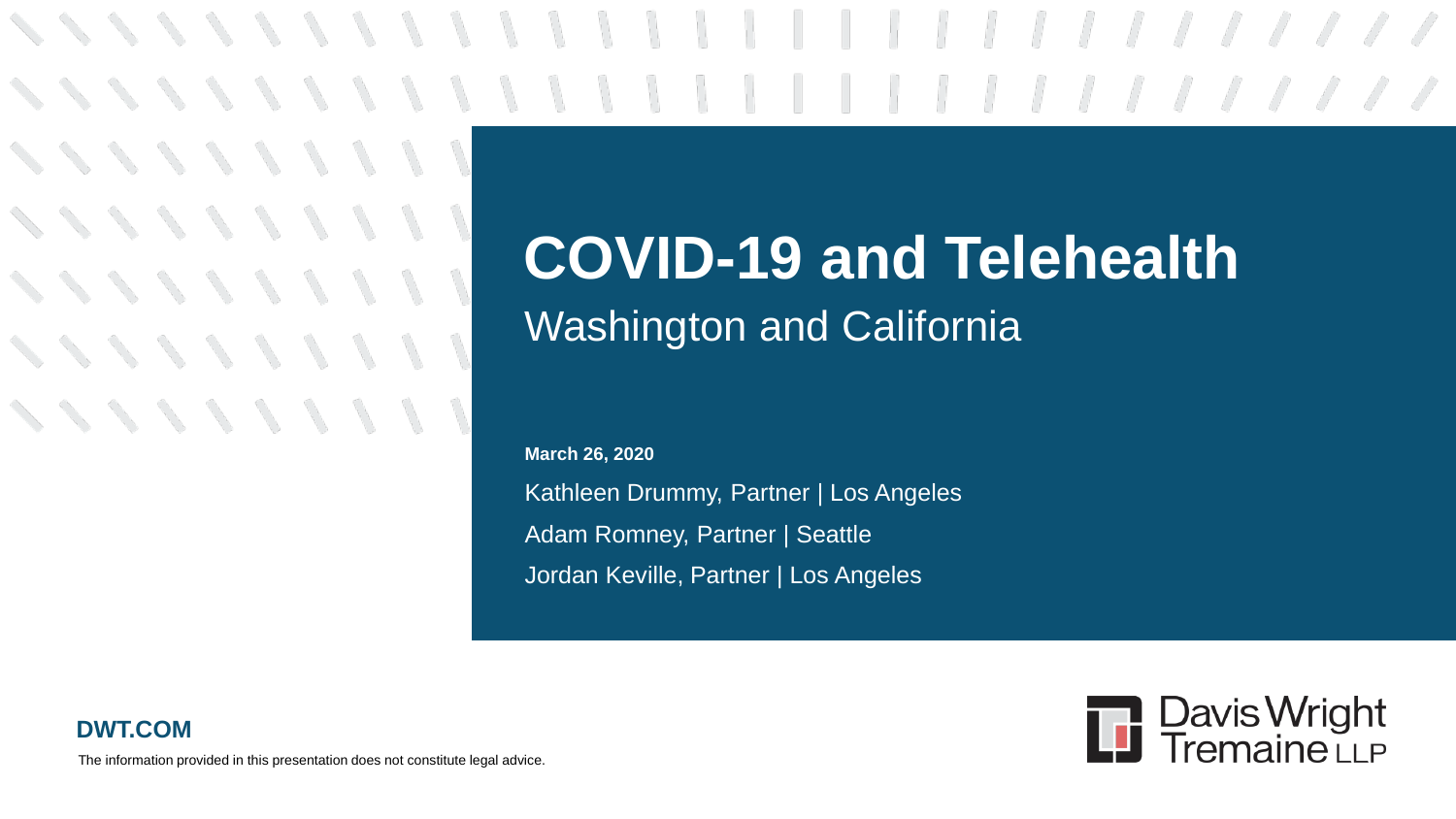# **ベベ ベ メ メ メ メ メ ノ** ベンシンプリ インファン スプリー ベンシン・メント

# **Washington**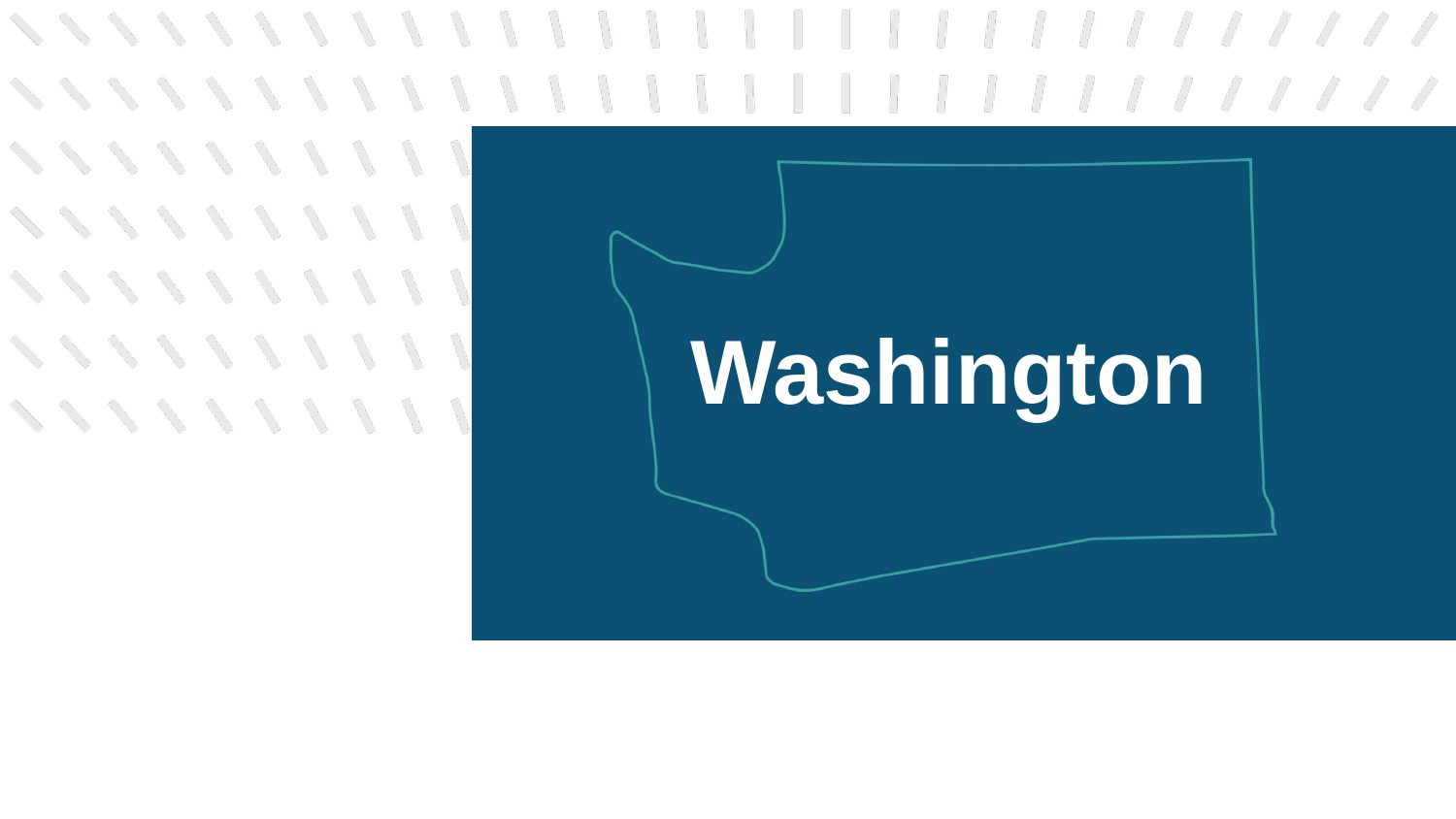### **COVID-19: Telehealth Service Categories**

- Virtual Office Visit
- Virtual Check-In
- eVisits
- **Remote Patient Monitoring**
- Telephone E/Ms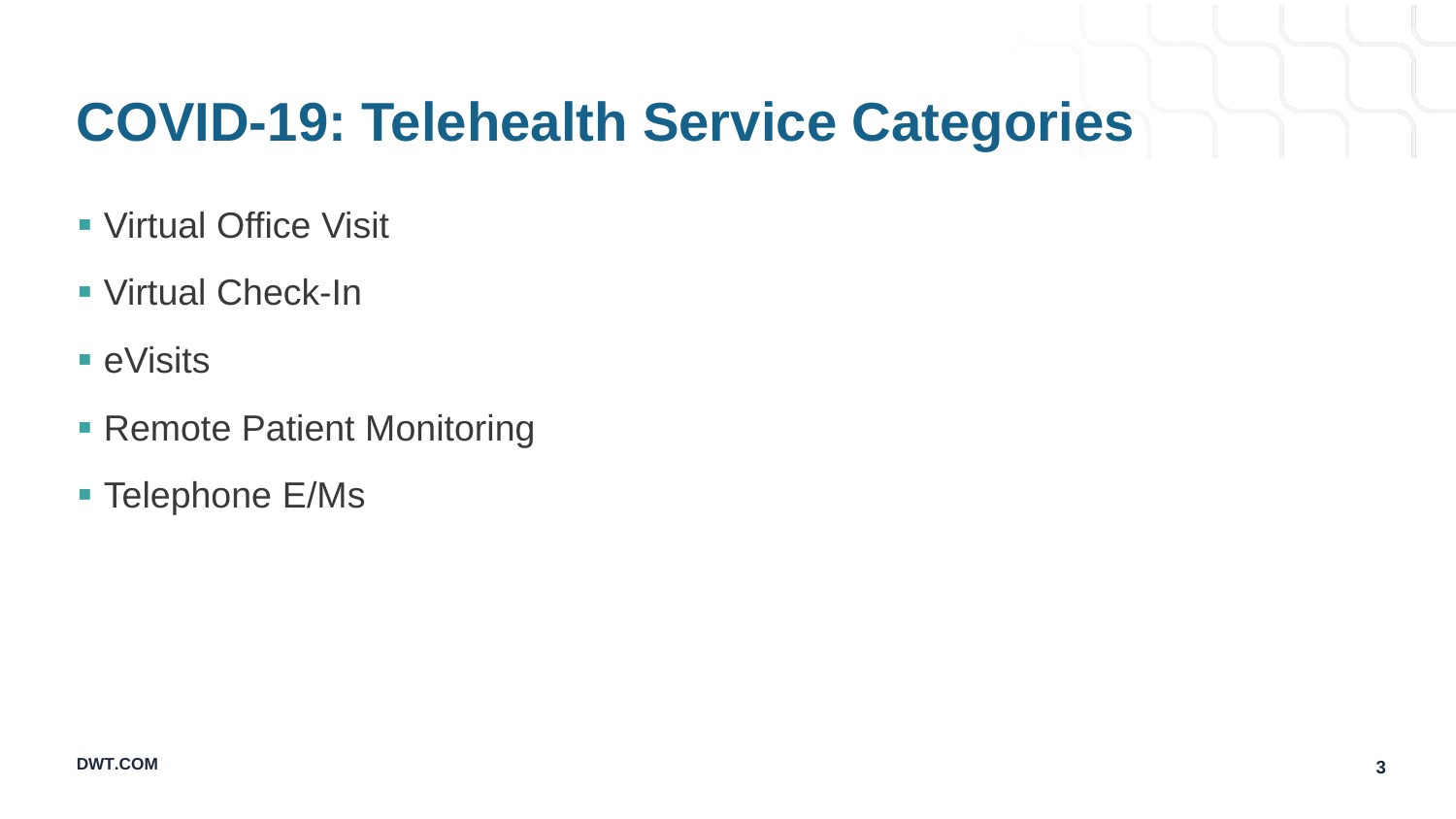## **Virtual Office Visit**

**Description**: Office or other outpatient visit for the evaluation and management

#### **Codes and Payment**:

- New Patients 9920X
- Established Patients 9921X

#### **Requirements**:

- History
- **Examination**
- **Medical Decision Making**

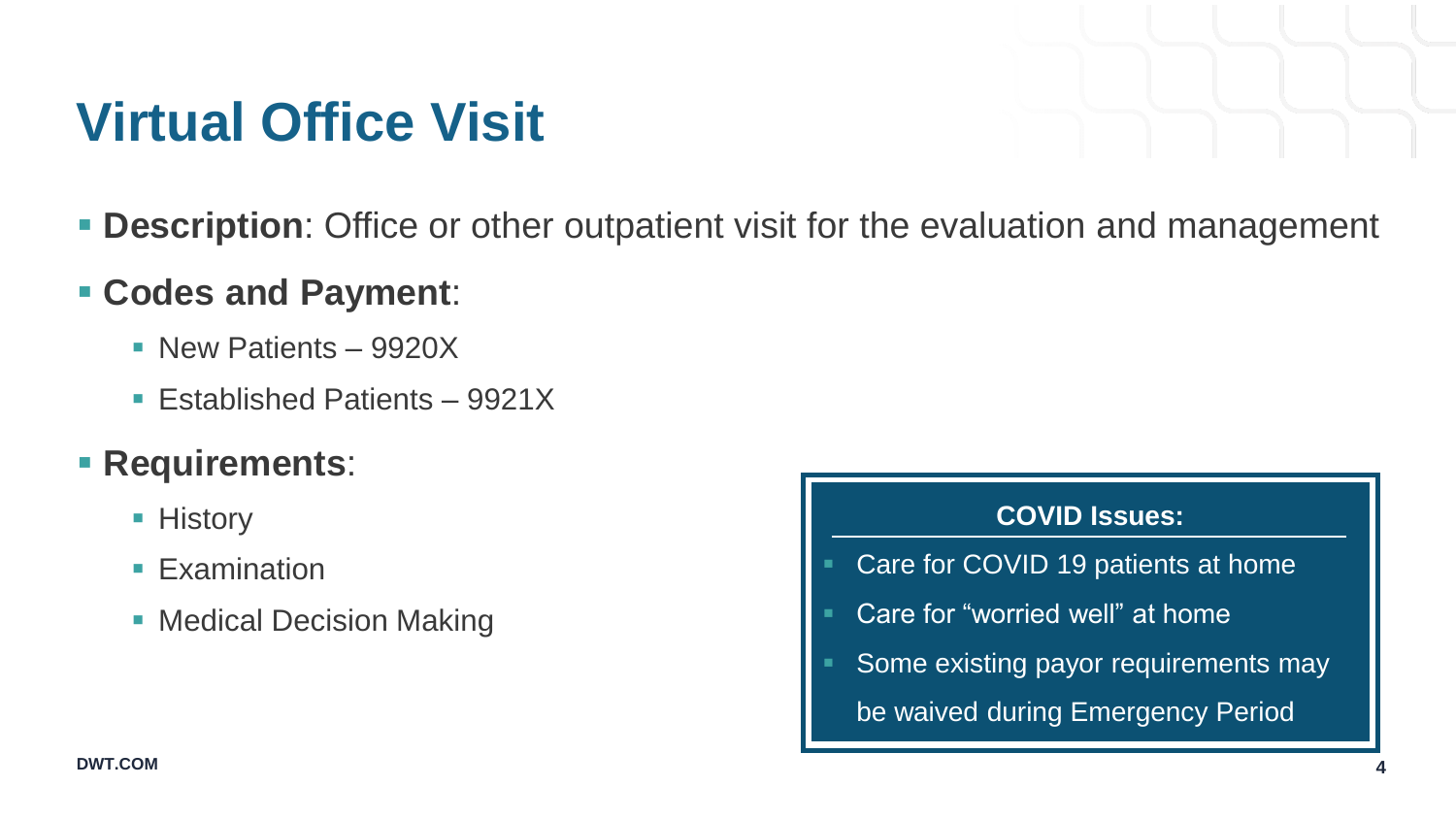### **Washington Payors: Virtual Office Visits**

|                                                                             | <b>Covered</b> | <b>Notes</b>                                                                        |
|-----------------------------------------------------------------------------|----------------|-------------------------------------------------------------------------------------|
| <b>Apple Health (FFS)</b>                                                   | Yes            | - See WAC 182-531-<br>1730 requirements                                             |
| <b>WA Medicaid MCOs</b><br>$\boldsymbol{\alpha}$<br><b>HCSCs &amp; HMOS</b> | Yes            | - Patient at home OK<br>- Covered by parity law<br>- Payment parity not<br>required |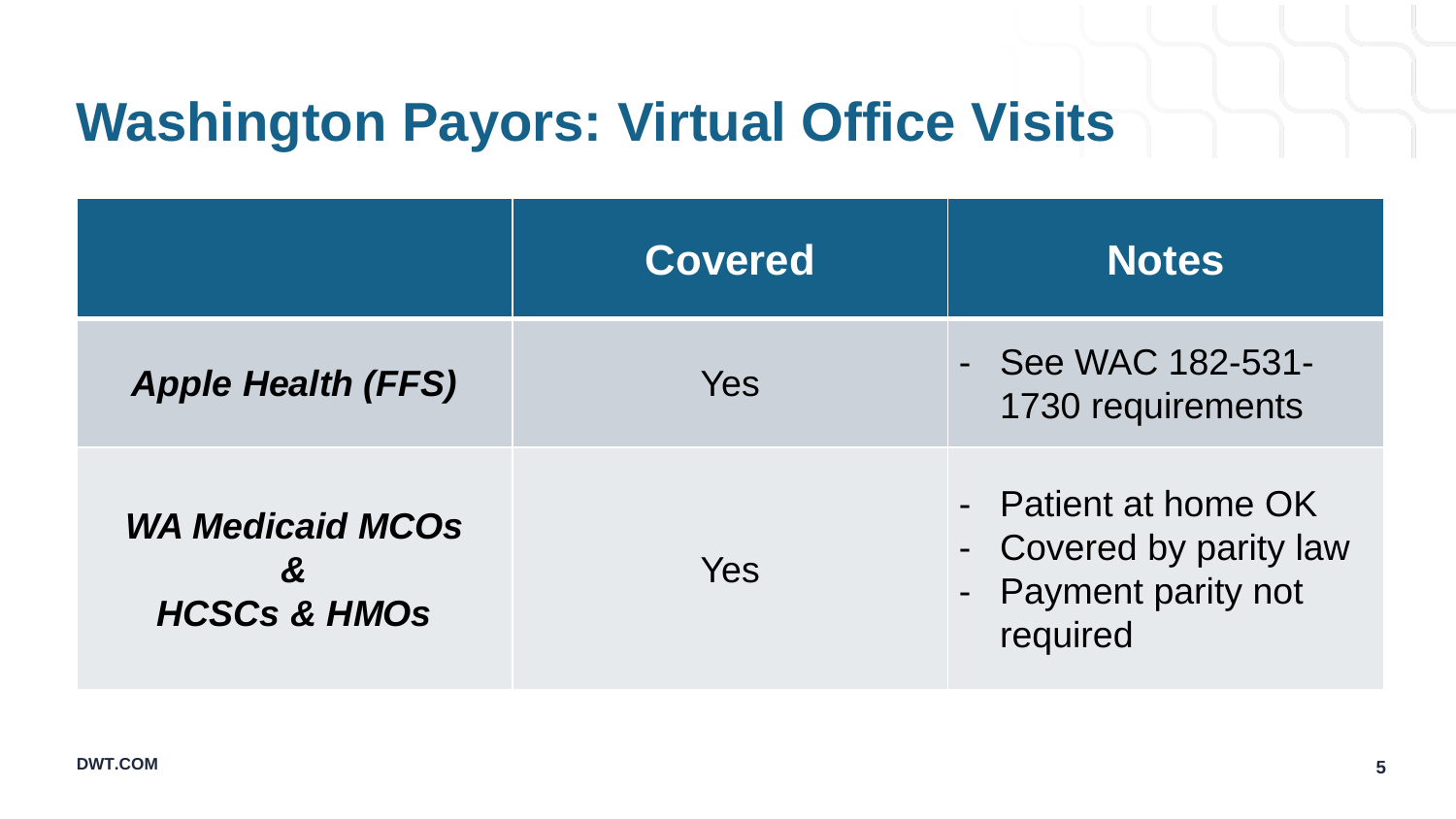## **Virtual Check-In**

### *(Smart Phone or Telephone Visit)*

- **Description**: Brief communication technology-based services
- **Codes and Payment**: HCPCS G2012
- **Requirements:** 
	- Synchronous (audio-video, or audio-only okay)
	- Patient-initiated
	- **Established patients only**
	- **Performed by physician, NP or PA**
	- 5-10 minutes of medical discussion
	- Not originating from office visit in last 7 days
	- Does not result in office visit in next 24 hours (or next available)
	- **Annual consent required**

#### **COVID Issues:**

- Use to screen symptoms
- Use to determine appropriate care/triage
- Not billable if screen results in office visit
- Patient cost-sharing may be waived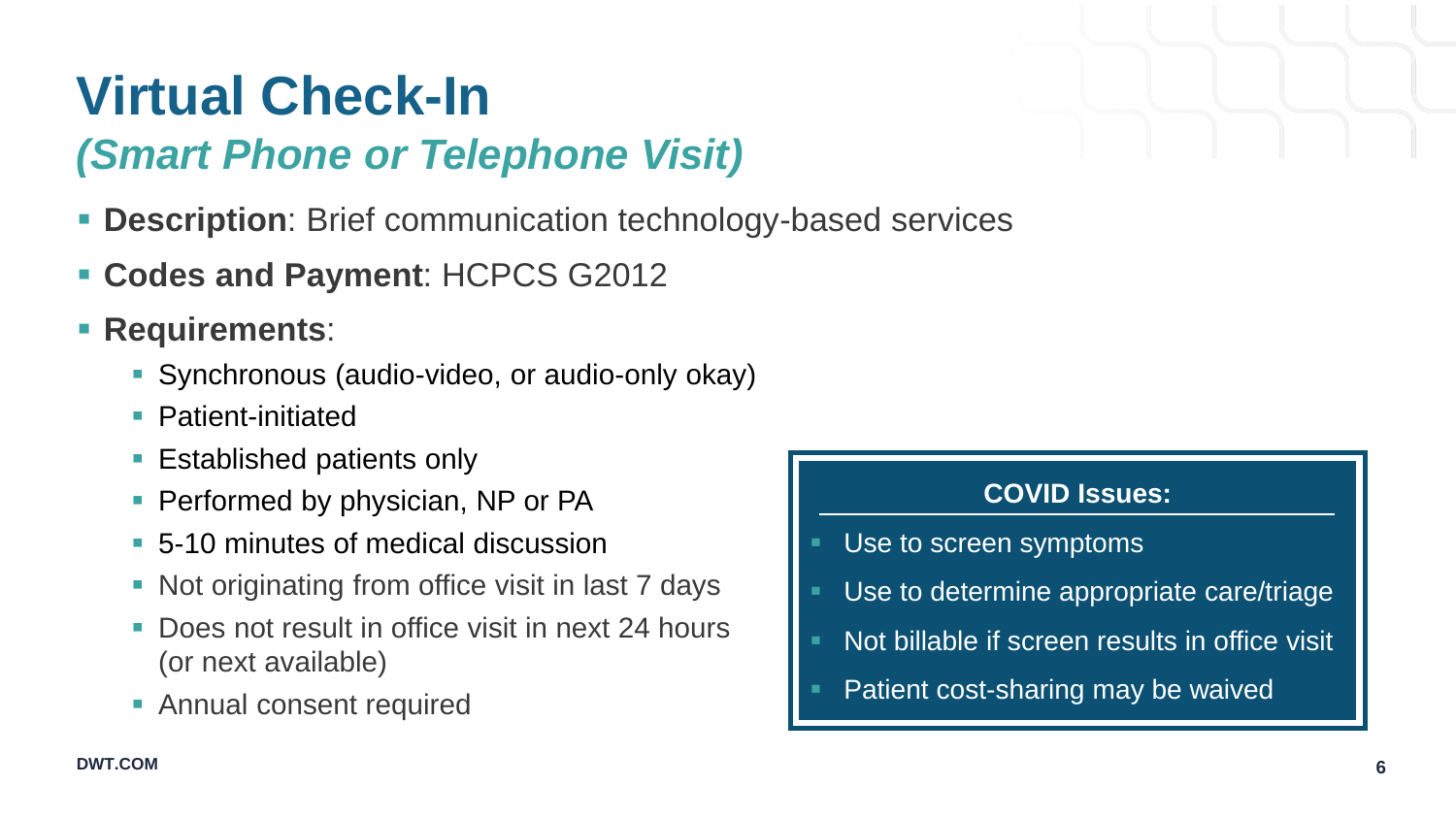## **Washington Payors: Virtual Check-Ins**

| <b>Payor</b>              | <b>Covered</b>       | <b>Notes</b>                        |
|---------------------------|----------------------|-------------------------------------|
| <b>Apple Health (FFS)</b> | Yes                  | <b>Add Modifier CR</b>              |
| <b>Molina</b>             | <b>Yes</b>           | <b>Following HCA COVID Policy</b>   |
| <b>United</b>             | <b>Yes</b>           | <b>During Emergency Period only</b> |
| <b>Amerigroup</b>         | Unclear              | Not mentioned in COVID Policy       |
| <b>CHPW</b>               | <b>Yes</b>           | <b>Following HCA COVID Policy</b>   |
| <b>Coordinated Care</b>   | Unclear              | Not mentioned in COVID Policy       |
| <b>HCSCs &amp; HMOs</b>   | Check with each plan | Not covered by parity law           |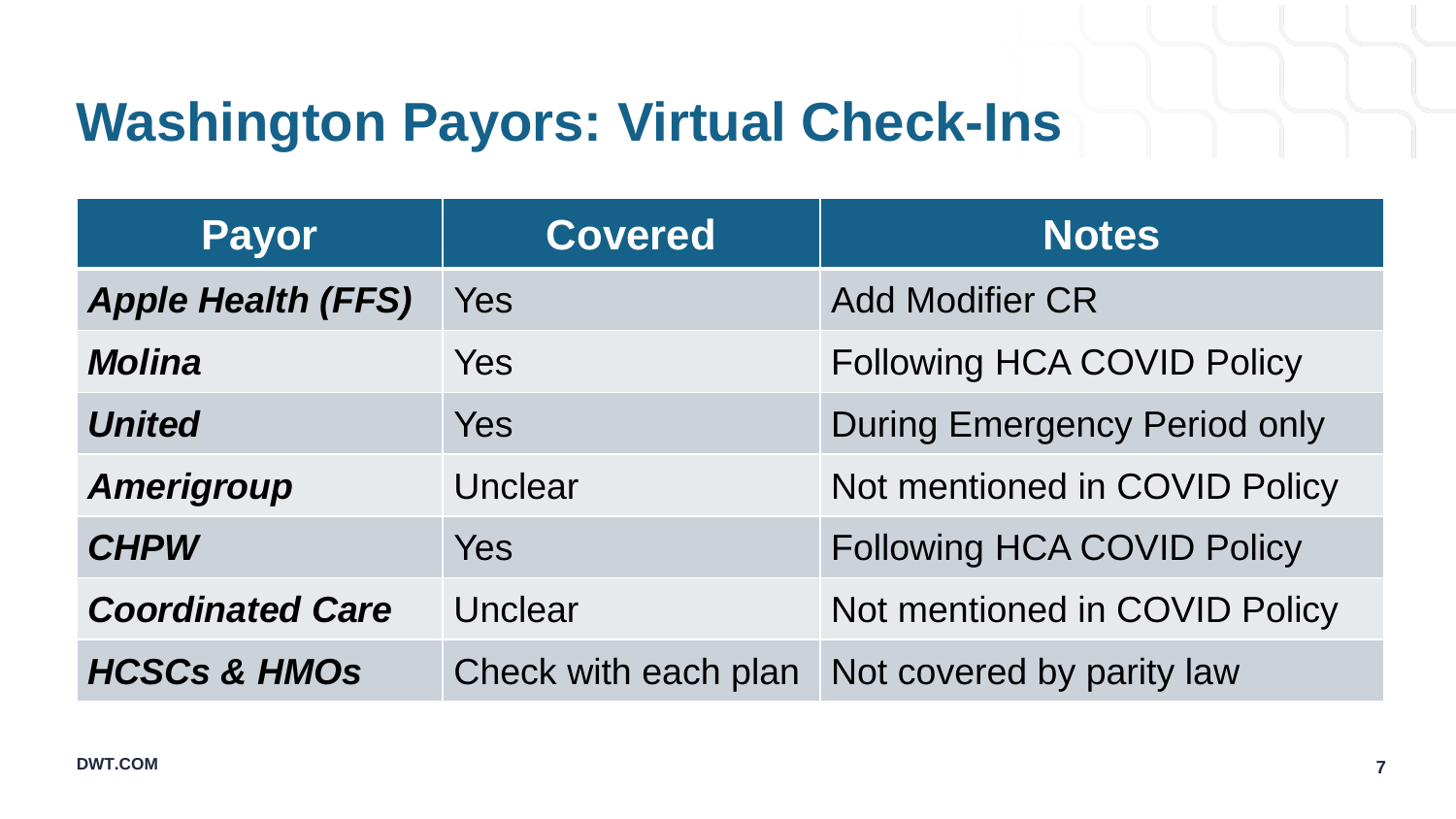### **eVisit**  *(Physician, NP or PA Online E/M Service)*

 **Description**: Online digital evaluation and management service, for up to 7 days, cumulative time during the 7 days.

#### **Codes and Payment**:

- $\overline{CP}$  CPT 99421 5-10 minutes
- CPT 99422 11-20 minutes
- CPT  $99423 21$  or more minutes

#### **Requirements**:

- Asynchronous
- **Patient-initiated, by established patients only**
- **Performed by physician, NP or PA**
- **Cumulative time during 7 days**
- **Annual consent required**

#### **COVID Issues:**

- Screen for COVID-19
- Questionnaire with CDC symptom
	- checker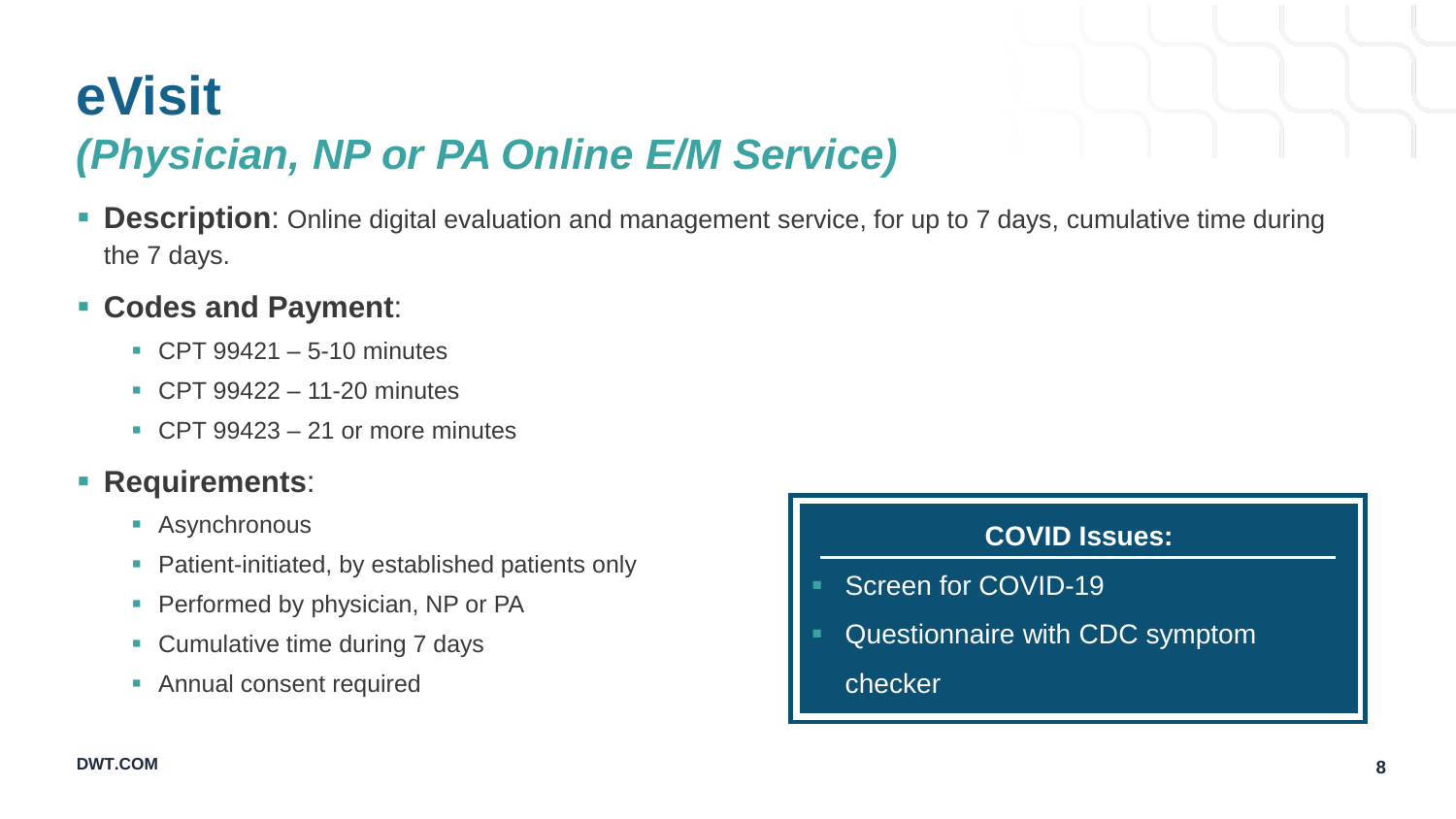### **eVisit**  *(Non-Physician Online Assessment)*

- **Description**: Qualified nonphysician healthcare professional online assessment, for up to 7 days, cumulative time during the 7 days.
- **Codes and Payment**:
	- $\blacksquare$  HCPCS G2061 5-10 minutes
	- $\blacksquare$  HCPCS G2062 11-20 minutes
	- $\overline{CPT 99423} 21$  or more minutes

#### **Requirements**:

- Asynchronous
- Patient-initiated, by established patients only
- **Performed by "qualified nonphysician healthcare"** professional"
- Cumulative time during 7 days
- **Annual consent required**

#### **COVID Issues:**

Providers can staff using non-physician

practitioners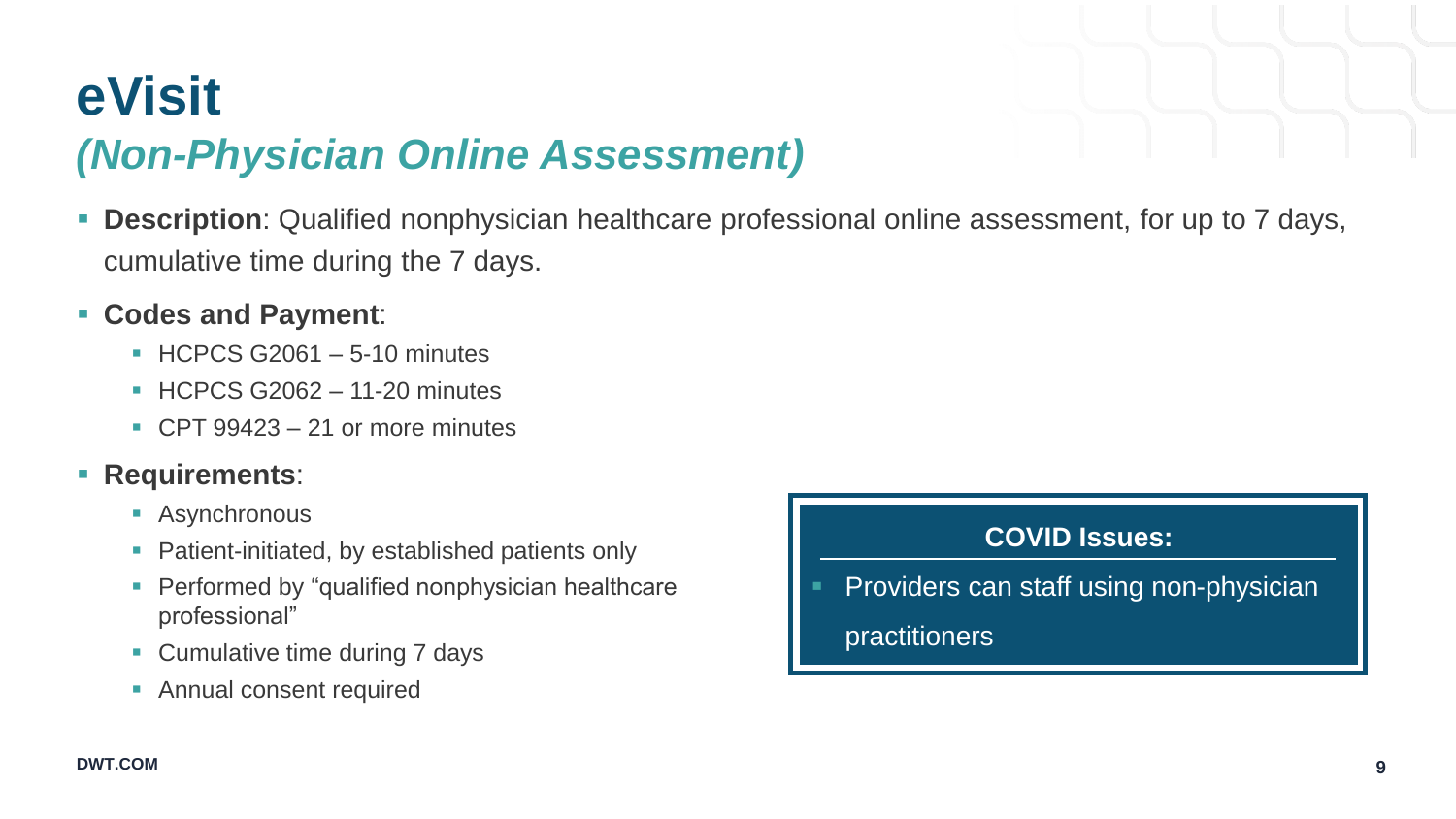## **Washington Payors: eVisits**

| <b>Payor</b>              | Covered              | <b>Notes</b>                  |
|---------------------------|----------------------|-------------------------------|
| <b>Apple Health (FFS)</b> | Yes                  | <b>MD Codes Only</b>          |
| <b>Molina</b>             | <b>Yes</b>           | <b>MD Codes Only</b>          |
| <b>United</b>             | <b>Yes</b>           | <b>MD and NPP Codes</b>       |
| <b>Amerigroup</b>         | Unclear              | Not mentioned in COVID Policy |
| <b>CHPW</b>               | <b>Yes</b>           | <b>MD and NPP Codes</b>       |
| <b>Coordinated Care</b>   | Unclear              | Not mentioned in COVID Policy |
| <b>HCSCs &amp; HMOs</b>   | Check with each plan | Not covered by parity law     |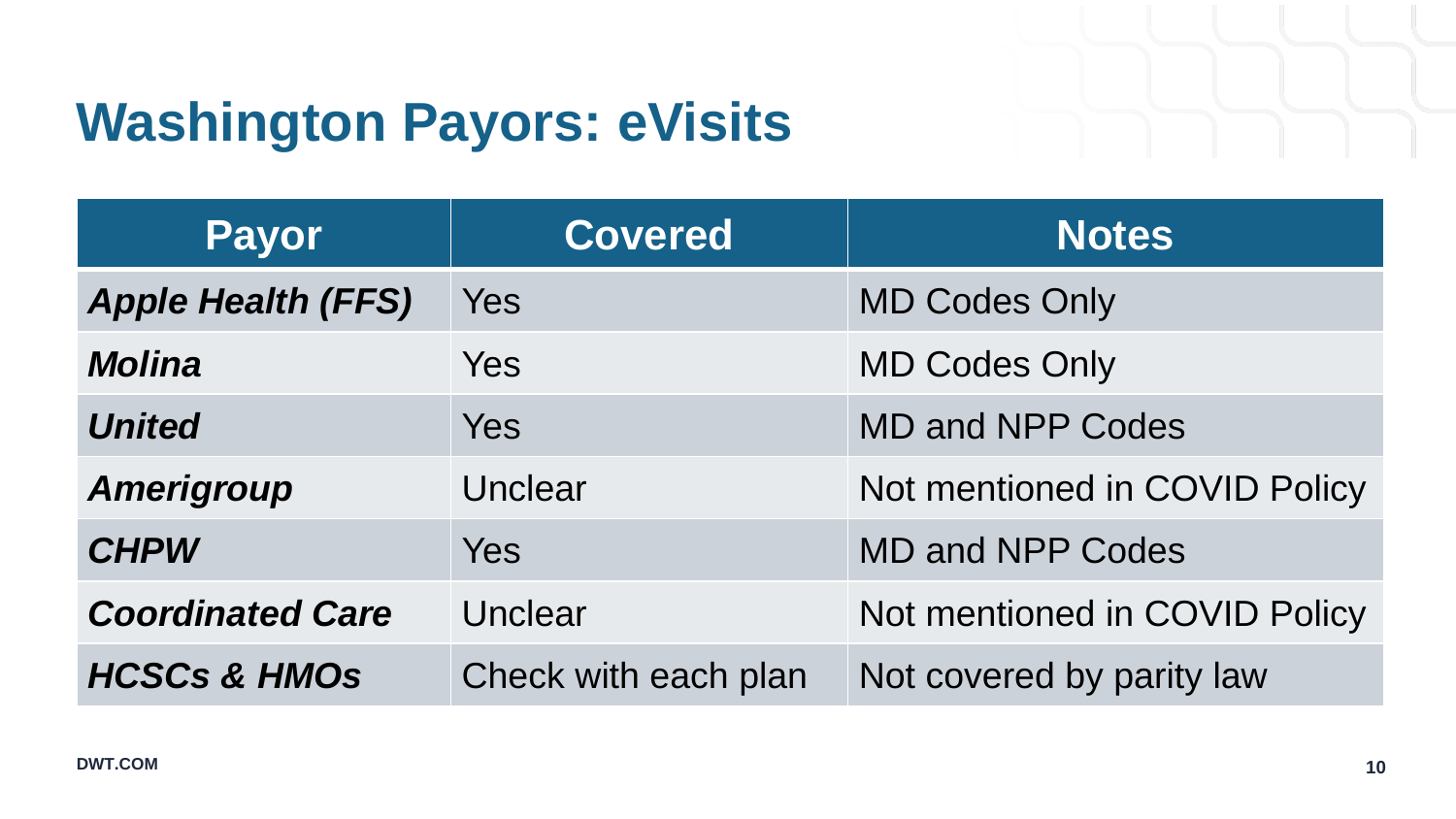## **Remote Patient Monitoring**

 **Description**: Set-up, education and remote monitoring of physiologic parameters (e.g., body temp, blood oxygen, respiratory flow rate, other vitals)

#### **Codes and Payment**:

- CPT 99453 Set-Up and Education
- CPT 99454 30 days of Remote Monitoring
- CPT 99457 20 minutes of professional time
- CPT 99458 Additional 20 minutes of professional time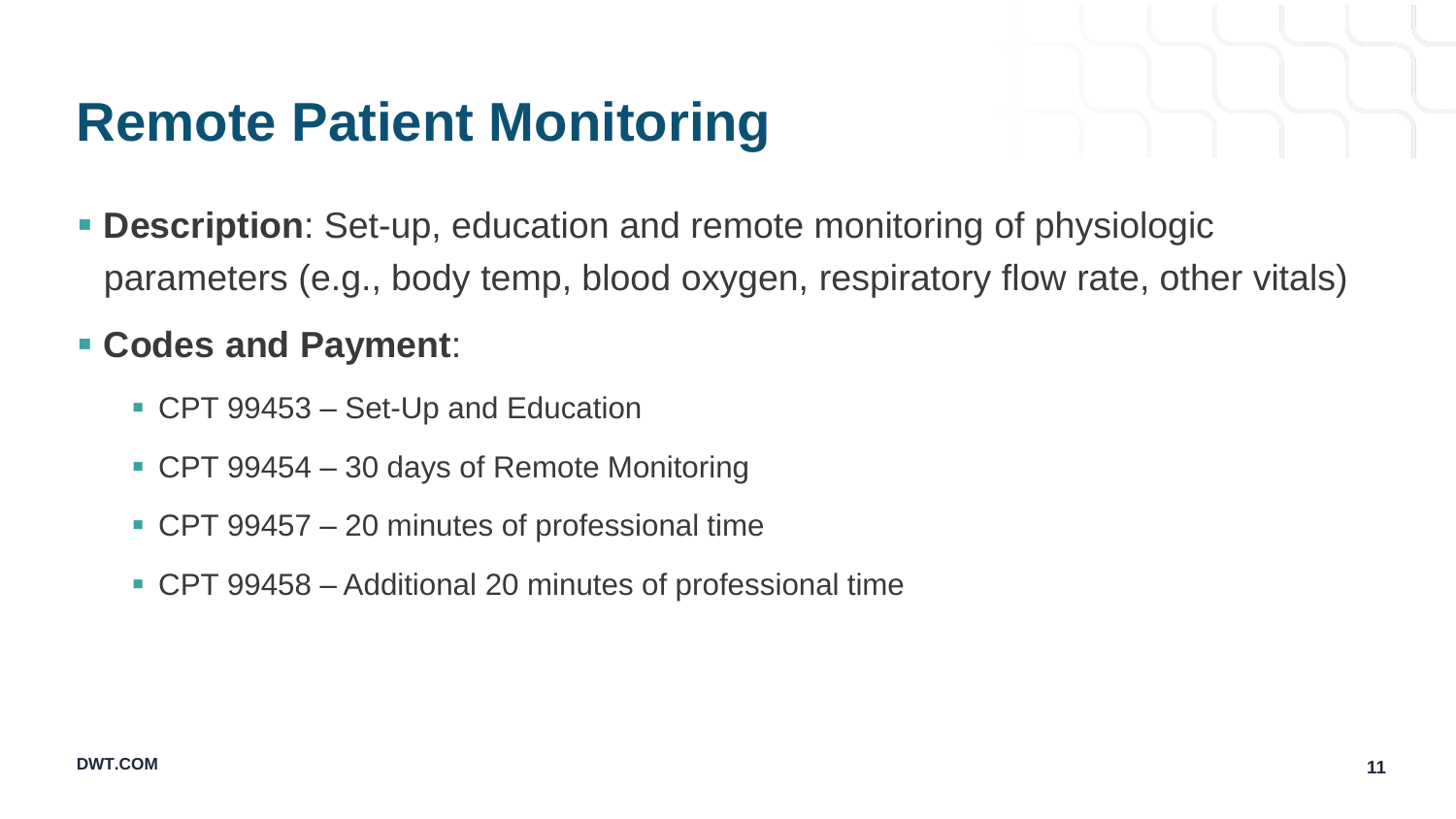## **Remote Patient Monitoring**

#### **Requirements**:

- **Type of technology/equipment not specified**
- **RPM** services may be performed by the physician or clinical staff
	- Clinical staff includes RNs and MAs subject to state scope of practice laws.
	- Can be billed as "incident to" the billing practitioner
	- **RPM is a "Designated Care Management Service" and therefore only requires auxiliary staff's** RPM service to be furnished under "general supervision" of a physician
- **Patient consent is required and must be** documented in the medical record
- **Unclear whether RPM services must be** preceded by an in-person visit or must be provided to established patients only

#### **COVID Issues:**

- Effective way to monitor vulnerable
	- populations for symptoms
- Non-physician practitioners can staff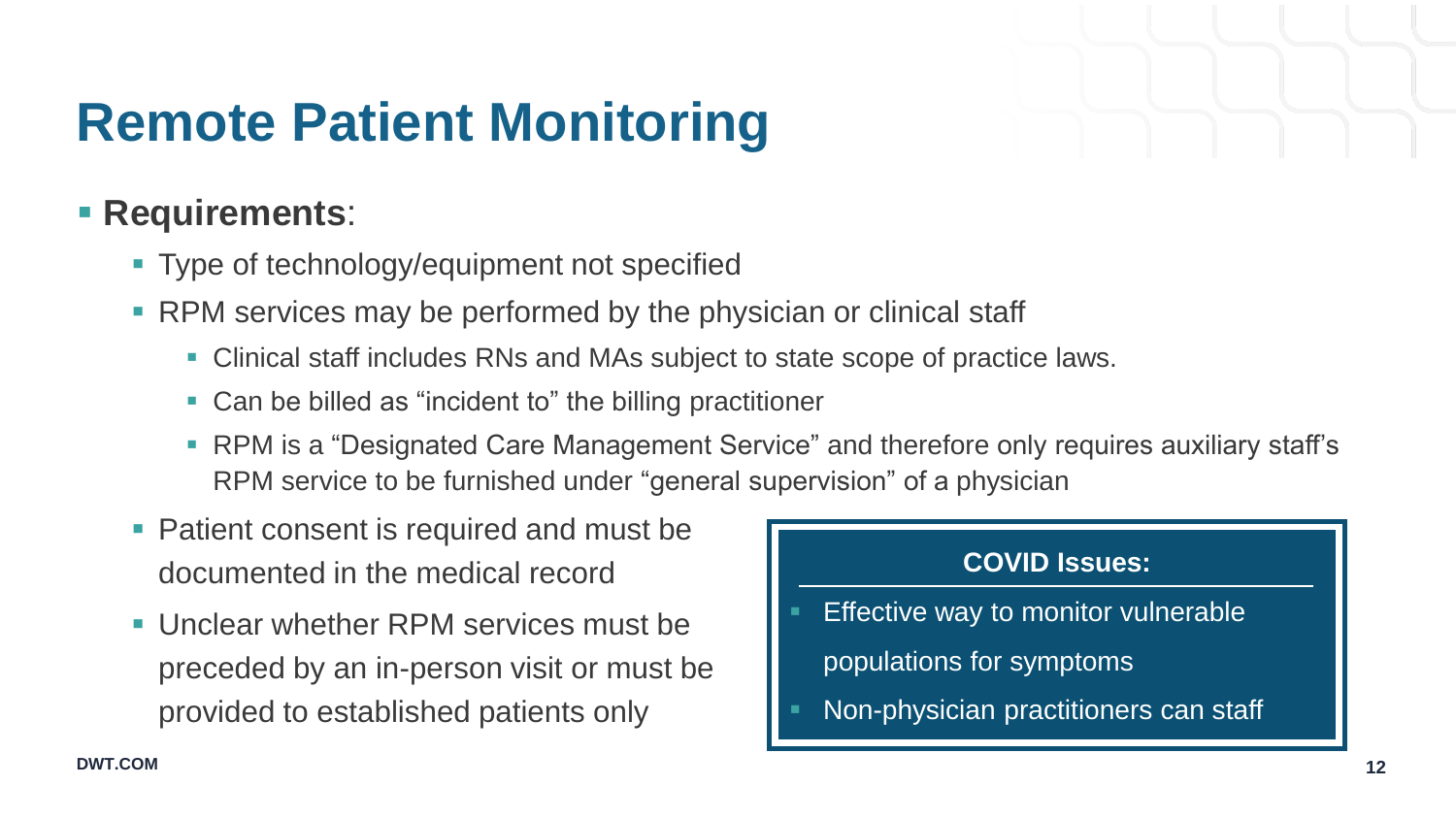## **Washington Payors: RPM Services**

| <b>Payor</b>              | <b>Covered</b>       | <b>Notes</b>                                     |
|---------------------------|----------------------|--------------------------------------------------|
| <b>Apple Health (FFS)</b> | <b>Yes</b>           | <b>Covered under OPPS</b><br><b>Fee Schedule</b> |
| <b>Molina</b>             | <b>Yes</b>           | Covered                                          |
| <b>United</b>             | <b>Yes</b>           | Covered                                          |
| <b>Amerigroup</b>         | <b>Yes</b>           | Covered                                          |
| <b>CHPW</b>               | <b>Yes</b>           | Covered                                          |
| <b>Coordinated Care</b>   | Yes                  | Covered                                          |
| <b>HCSCs &amp; HMOs</b>   | Check with each plan | Not included in parity law                       |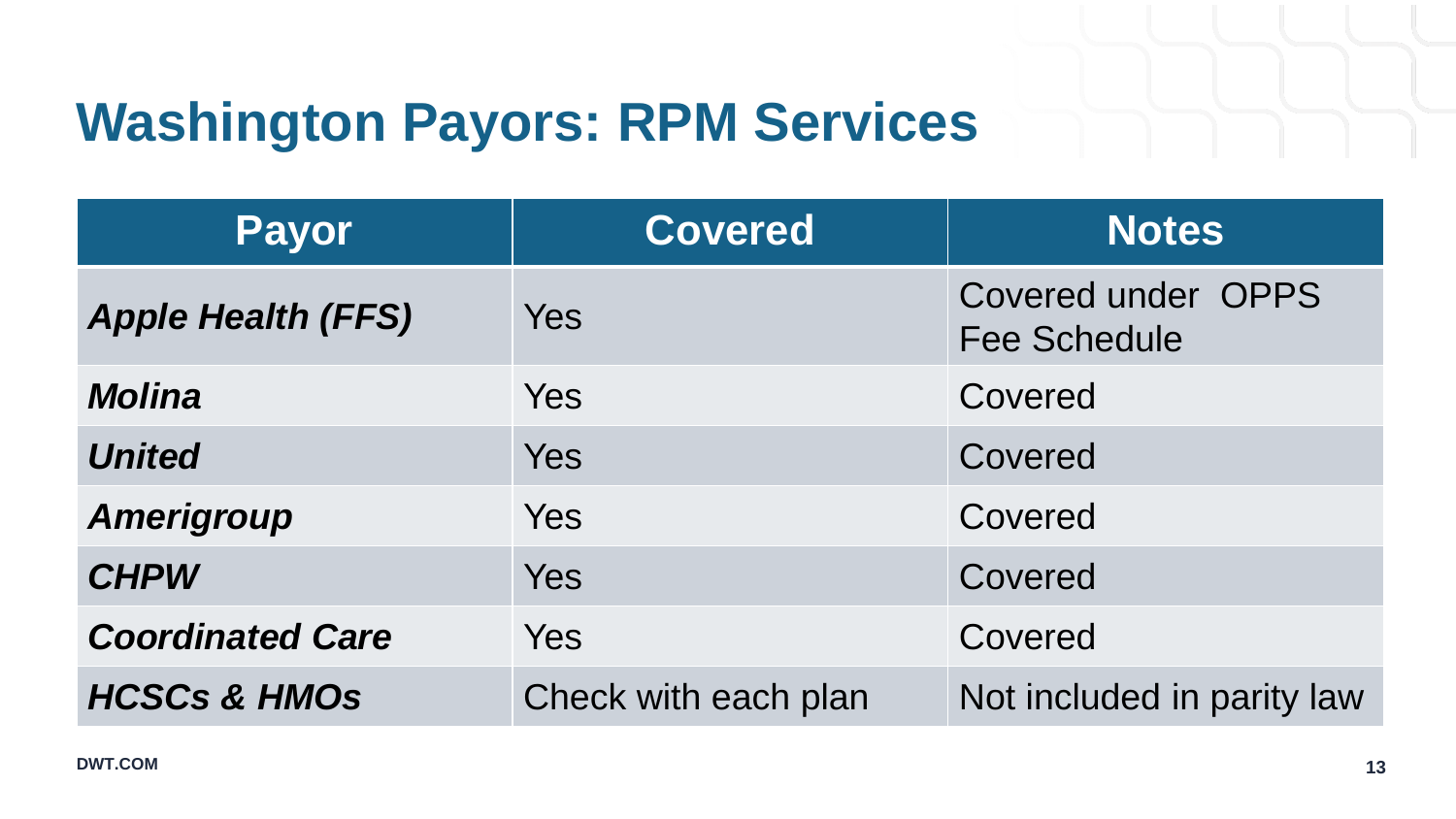## **Telephone E/M Services**

#### **Description**:

**Telephone evaluation and management service provided by a physician to an established patient, parent,** or guardian not originating from a related E/M service provided within the previous 7 days or leading to an E/M service or procedure within the next 24 hours or soonest available appointment.

#### **Codes and Payment**:

- CPT 99441: 5-10 minutes medical discussion
- CPT 99442: 11-20 minutes of medical discussion
- CPT 99443: 21-30 minutes of medical discussion

#### **Requirements:**

- **Established patients**
- Not originating from office visit in last 7 days
- Does not result in office visit in next 24 hours (or next available)

#### **COVID Issues:**

- Use to assess symptoms
- Not billable if assessment results in office visit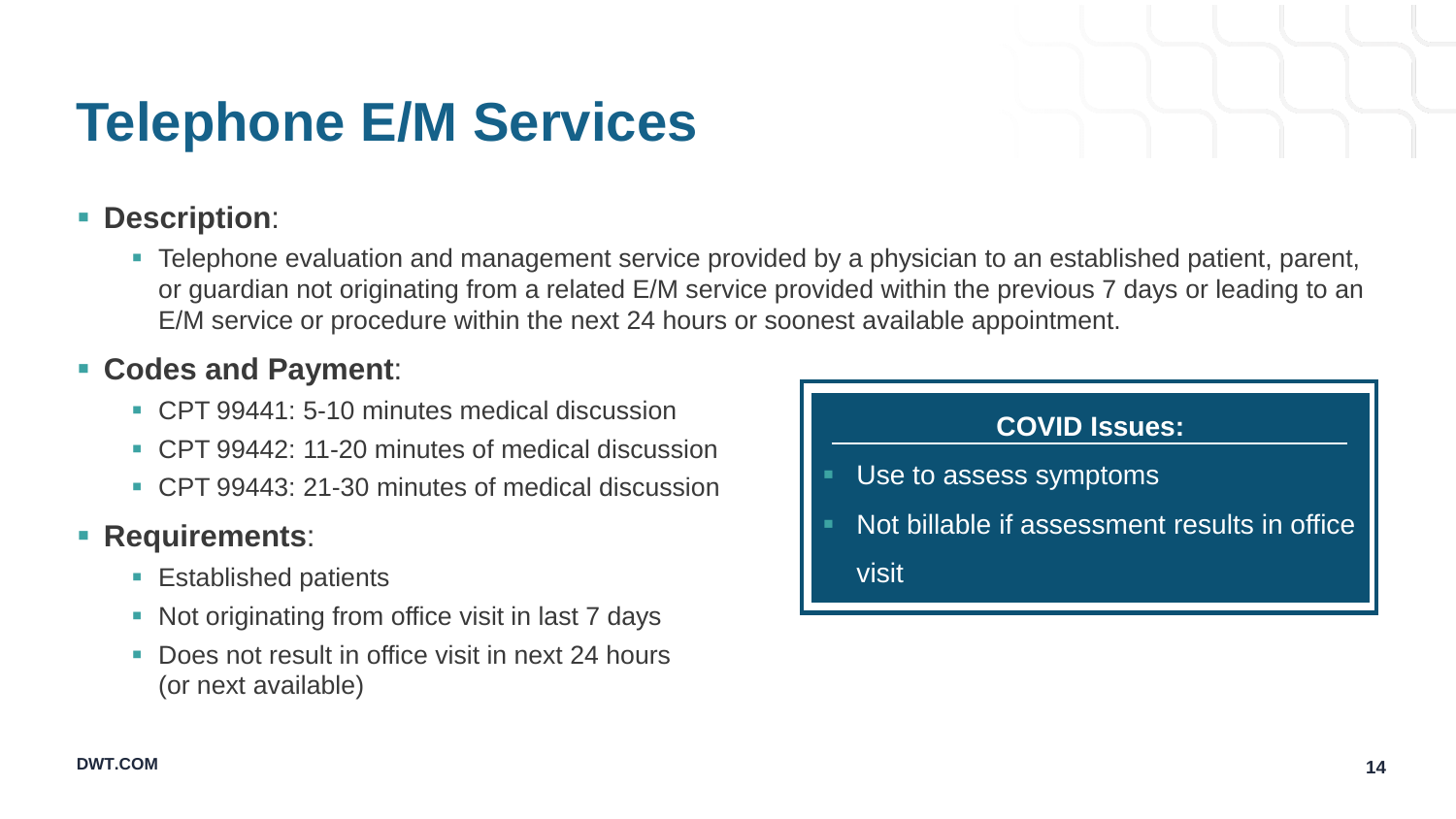## **Washington Payors: Telephone E/M Services**

| <b>Payor</b>                  | <b>Covered</b> | <b>Notes</b>                              |
|-------------------------------|----------------|-------------------------------------------|
| <b>Apple Health (FFS)</b> Yes |                | <b>Waiving "Established Patient" Rule</b> |
| <b>Molina</b>                 | Yes            | <b>Following HCA COVID Policy</b>         |
| <b>United</b>                 | <b>No</b>      | <b>Waiving "Established Patient" Rule</b> |
| <b>Amerigroup</b>             | Unclear        | Not mentioned in COVID Policy             |
| <b>CHPW</b>                   | <b>No</b>      | Unclear is patient must be "Established"  |
| <b>Coordinated Care</b>       | Unclear        | Not mentioned in COVID Policy             |
| <b>HCSCs &amp; HMOs</b>       |                | Check with plan Not covered by parity law |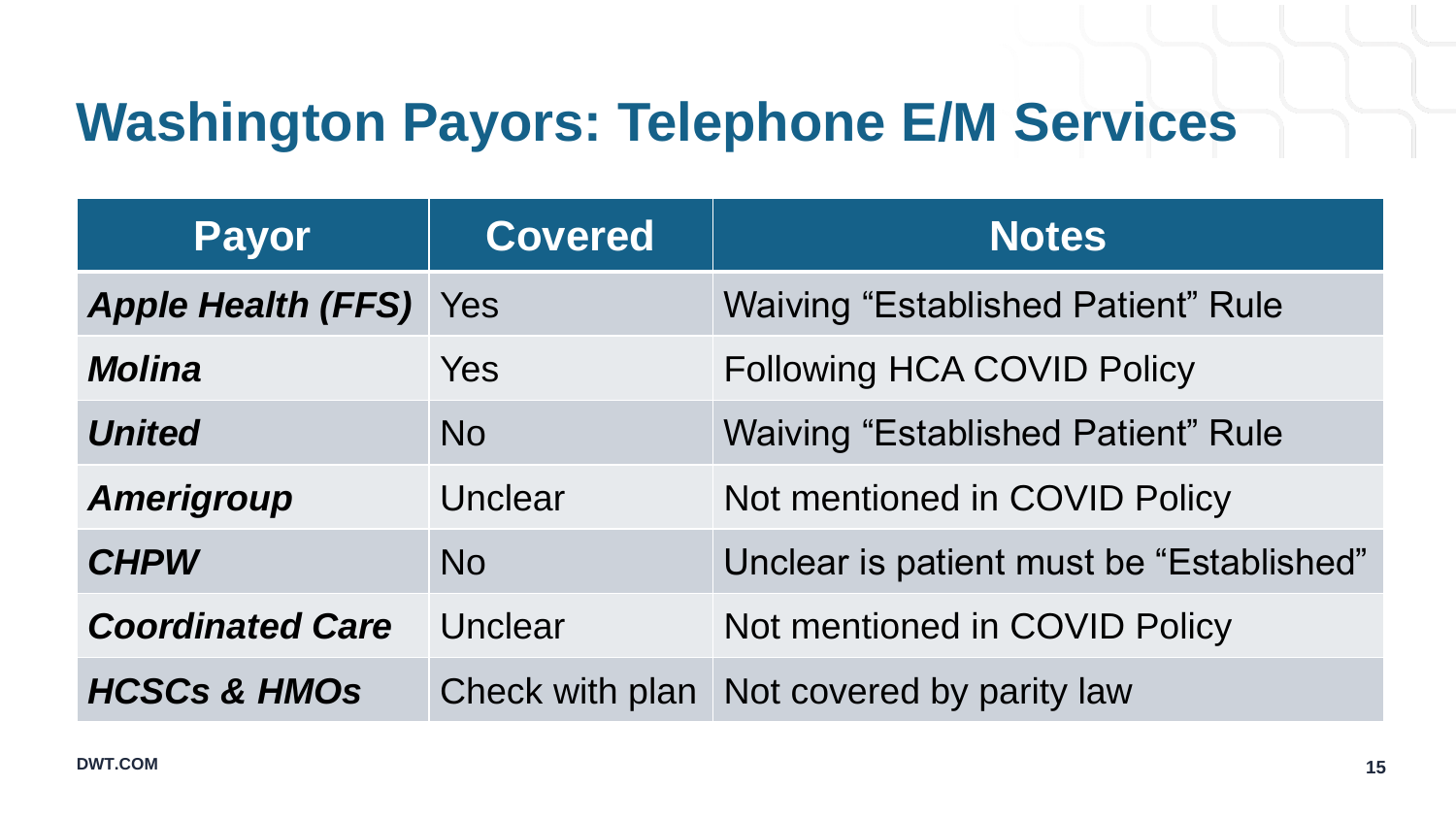## **Must Providers Be Licensed in Washington?**

#### **Medicare & Medicaid**

 Temporarily waived requirements that out-of-state providers must be licensed in the state where they are providing services when they are licensed in another state

#### **Physicians Must Be Licensed to Practice in Washington**

#### **- Options for Expediting**

- Emergency Volunteer Health Practitioner
- Interstate Medical License Compact
- Temporary Practice Permits
- Medical Reserve Corps
- Retired Active License (WMC Rulemaking Meeting on March 25, 2020)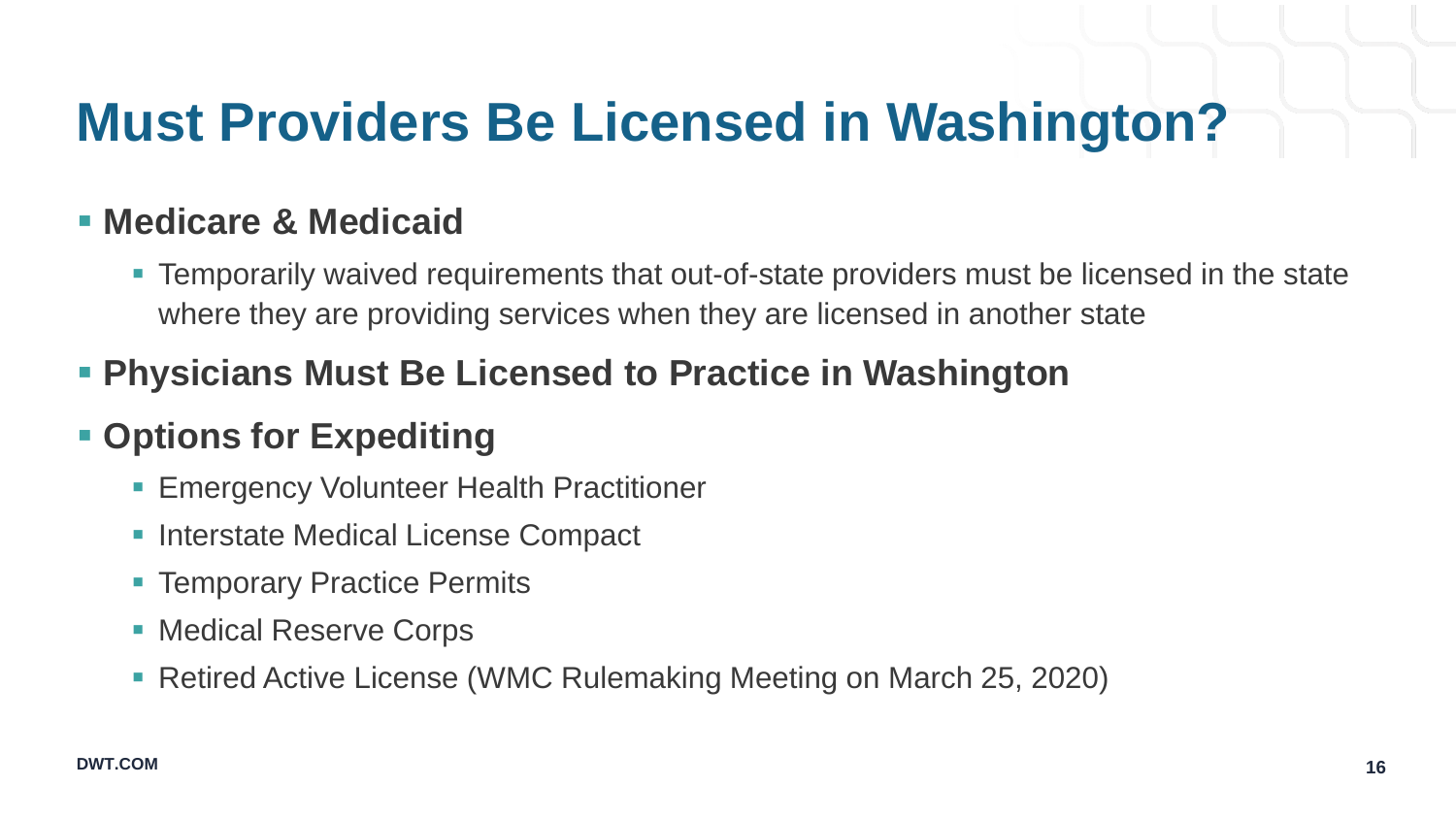## **Can Providers Waive Member Cost-Sharing?**

#### **OIG Federal Waivers**

#### **Apple Health (FFS)**

 Yes, if the telehealth services are furnished consistent with applicable coverage and payment rules, and are furnished during the COVID-19 emergency period

#### **WA Medicaid MCOs**

- **Molina:** Yes, Molina is offering zero copay and cost share for telehealth visits, for any diagnosis until May 1, 2020.
- **Amerigroup**: Yes, for 90 days starting on March 17th, Amerigroup will waive member cost sharing for any telehealth visits
- **United; CHPW; Coordinated Care**: No

#### **HCSCs and HMOs**

■ Check with individual plans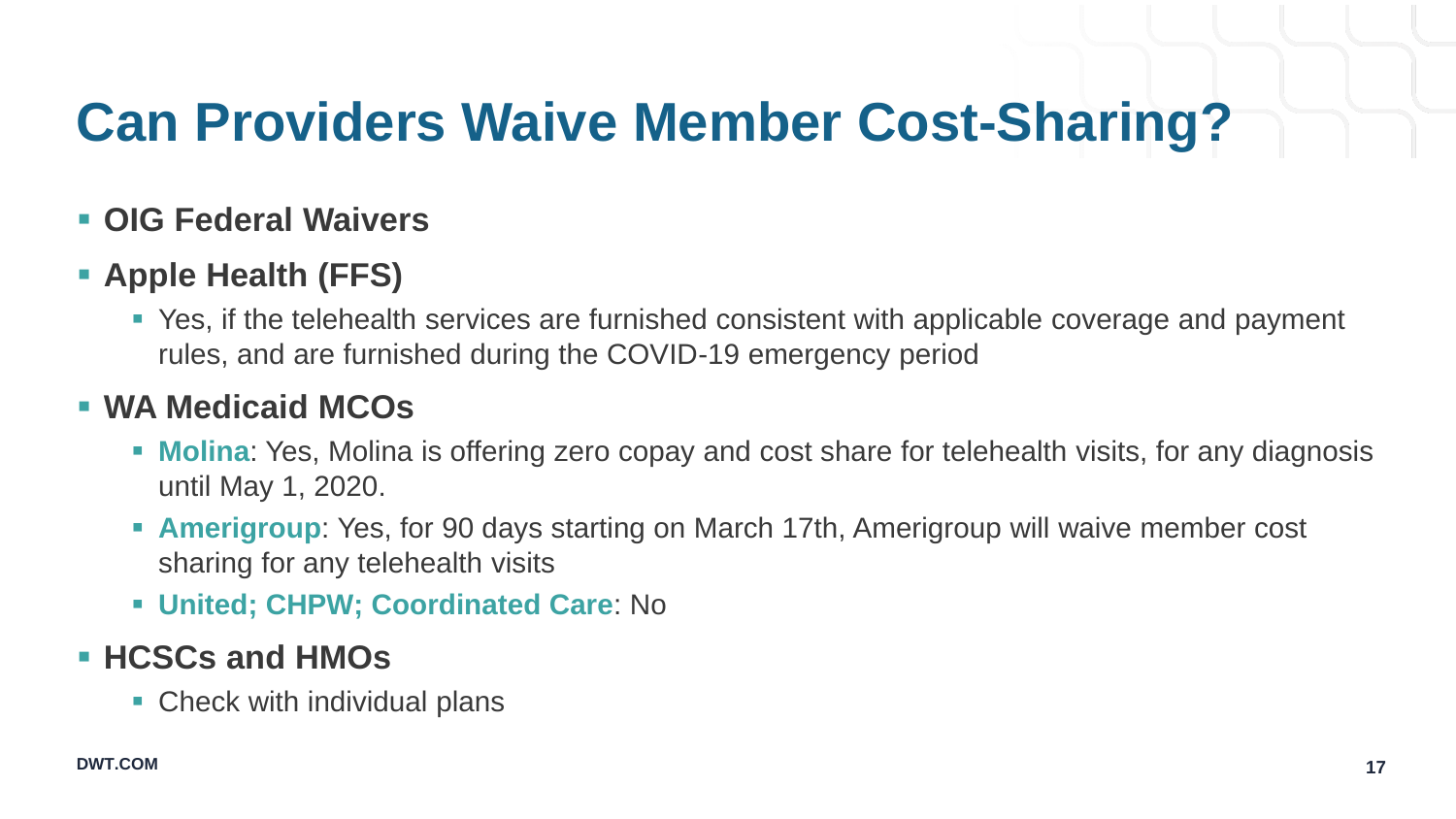## **Use of Skype, FaceTime, etc. in Washington?**

- "Notice of Enforcement Discretion for Telehealth Remote Communications during the COVID-19 Nationwide Public Health Emergency" (March 17, 2020)
	- "OCR will exercise its enforcement discretion and will not impose penalties for noncompliance with the regulatory requirements under the HIPAA Rules against covered health care providers in connection with the good faith provision of telehealth during the COVID-19 nationwide public health emergency. This notification is effective immediately."
- **No HIPAA-like Security Rule under Washington Law**
- WA Medicaid requires "HIPAA compliant" technology (WAC 182-531-1730)
- **HCA offering limited number of free Zoom licenses**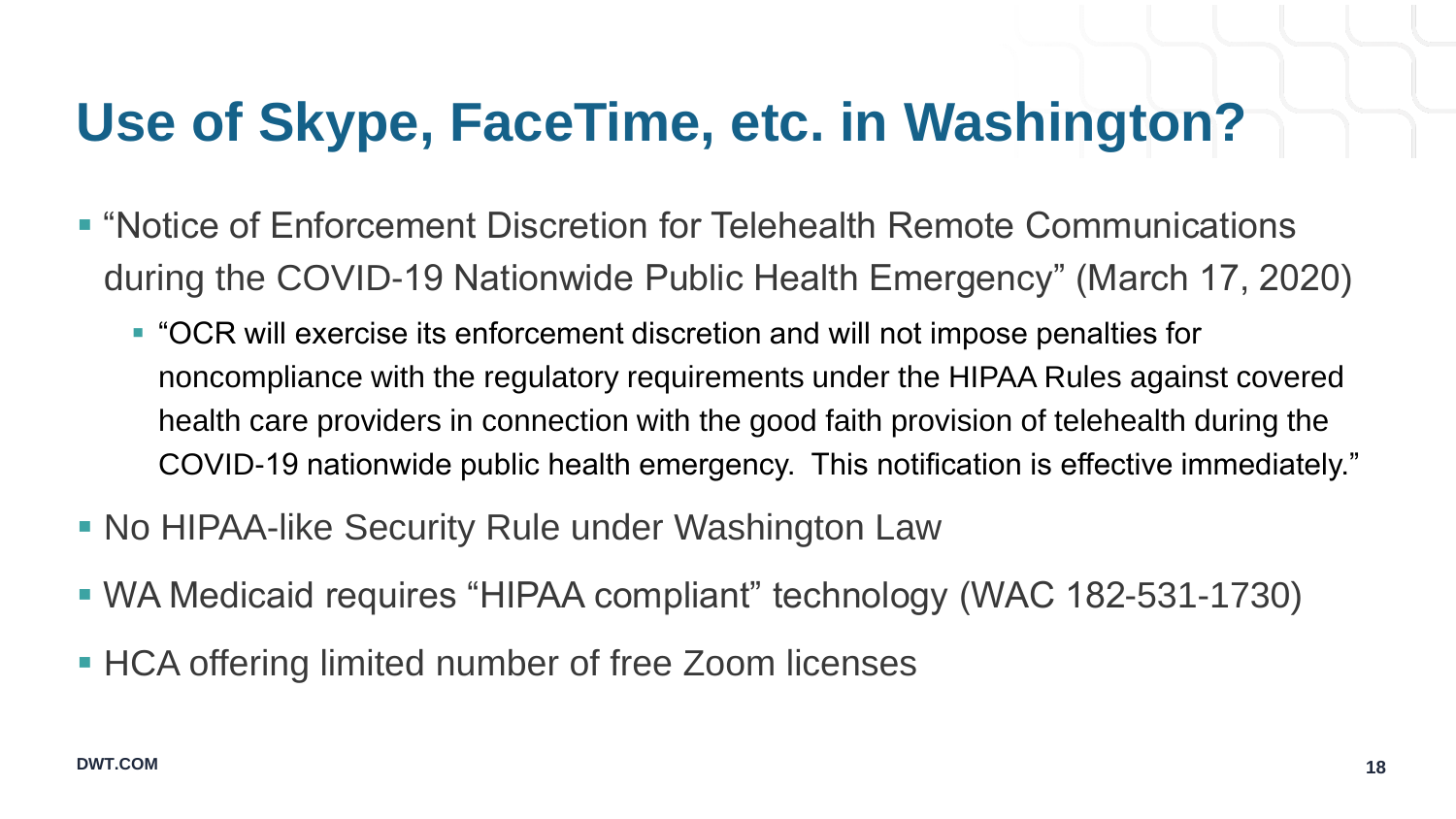# **California**

**×××××××××××** 

**××××××××××** 

**×××××××××** 

**×××××××××** 

**××××××××××**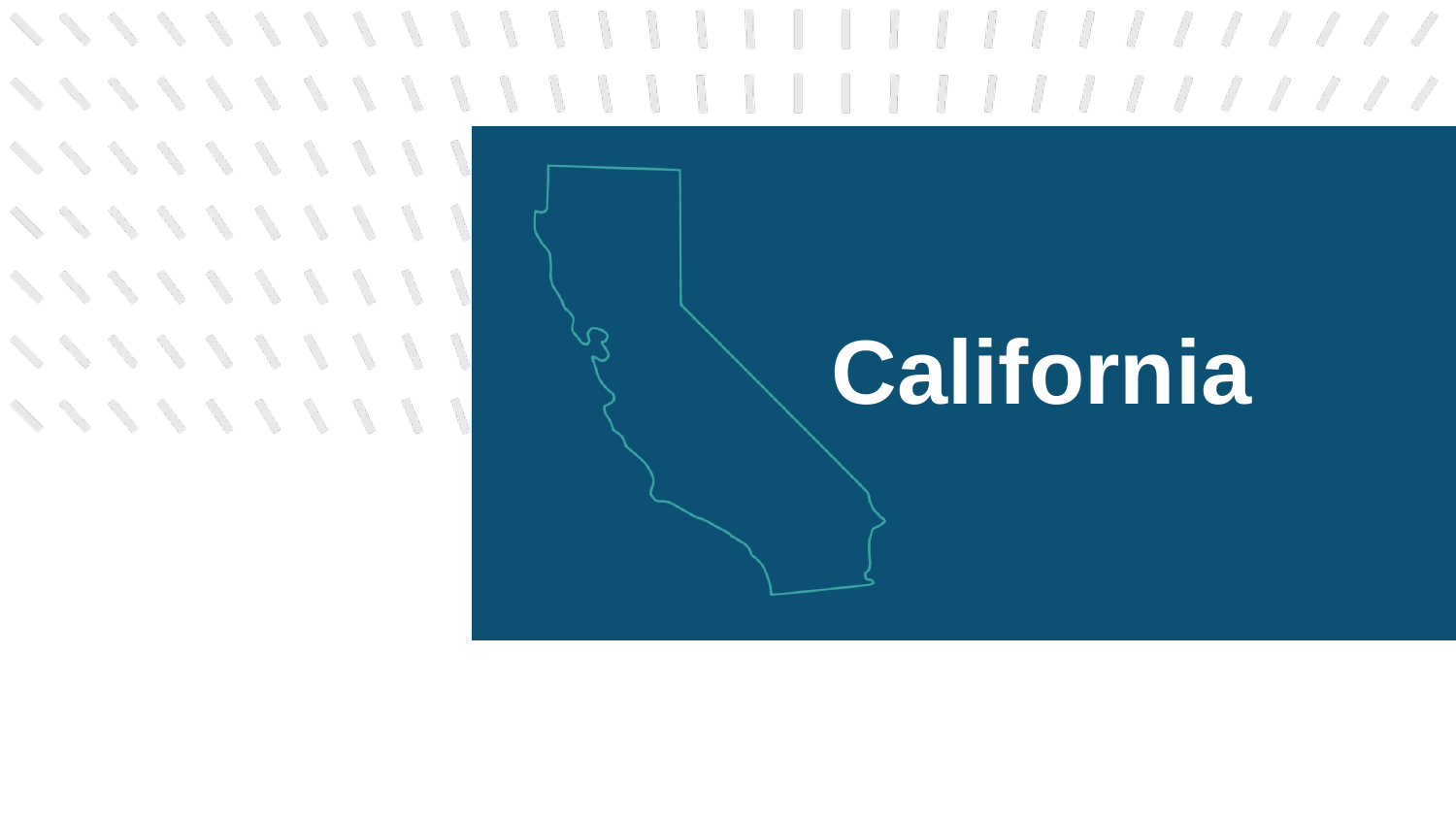### *Licensing and Professional Practice Standards*

Primary Authority is California Business and Professions Code Section 2290.5, which establishes:

- Appropriate telehealth services could include "diagnosis, consultation, treatment, education, care management, and self-management of a patient's health care".
- There is no requirement that the patient present from a clinical location such as a hospital, clinic, skilled nursing facility, etc.
- Telehealth services furnished via synchronous interactions and asynchronous store may be appropriate.
- Delivery via telehealth does not alter the scope of practice of any healthcare provider.
- All laws regarding the confidentiality of healthcare information and a patient's rights to his or her medical information apply to telehealth interactions.
- Telehealth providers must obtain informed consent from patients relating to the delivery of healthcare via telehealth. Patients may give consent either verbally or in writing. Providers must document the patient's consent.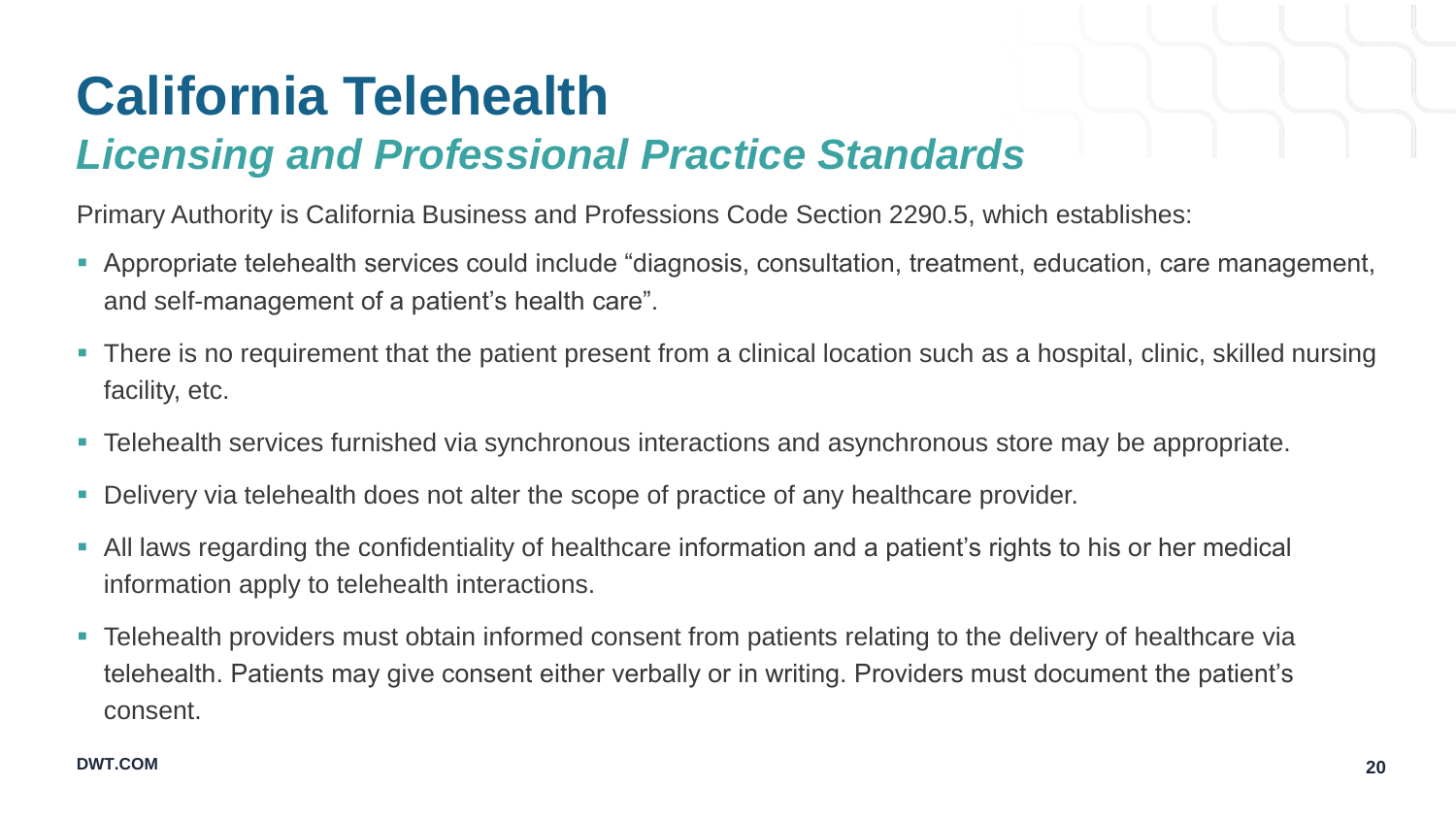### *Licensing and Professional Practice Standards*

- Unlike many other states, from a regulatory standpoint, California largely treats telehealth like any other medical treatment modality.
	- No special permit or certification required; can be performed within permitted scope of practice of existing licensure categories
	- General consent requirements consistent with what is required for non-telehealth
	- No special documentation standards
	- \*\*\* Additional rules may be (and are) imposed by payors as conditions for coverage of telehealth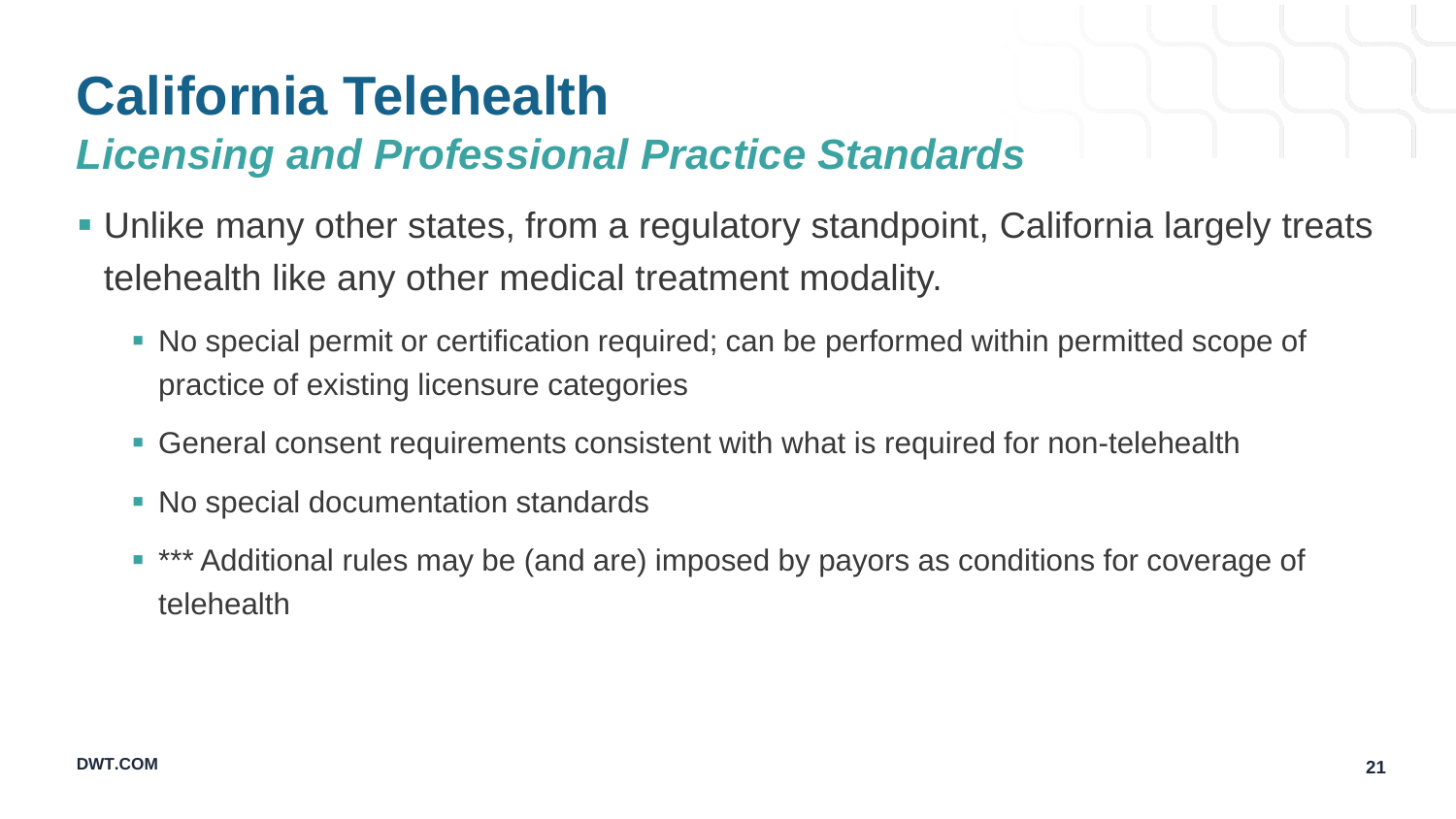## **Hospital Telemedicine Credentialing**

- California Department of Public Health, "All Facilities Letter" (8/3/2011)
	- Conveyed CDPH's view that credentialing by proxy was **impermissible** under California hospital licensing regulations
- Telehealth Advancement Act effective January 1, 2012
	- California law expressly states—in B&P Code Section 2290.5, subdivision (h)—that a California hospital **may use the CMS telemedicine credentialing-by-proxy process**
	- CDPH confirms in another AFL on 1/25/2012
- CMS Medicare hospital regulations, TJC medical staff standards for hospitals, and California hospital licensing regulations all require hospitals to establish in their medical staff bylaws the procedures they will follow for credentialing and privileging practitioners who will provide services to hospital patients (via telemedicine or otherwise)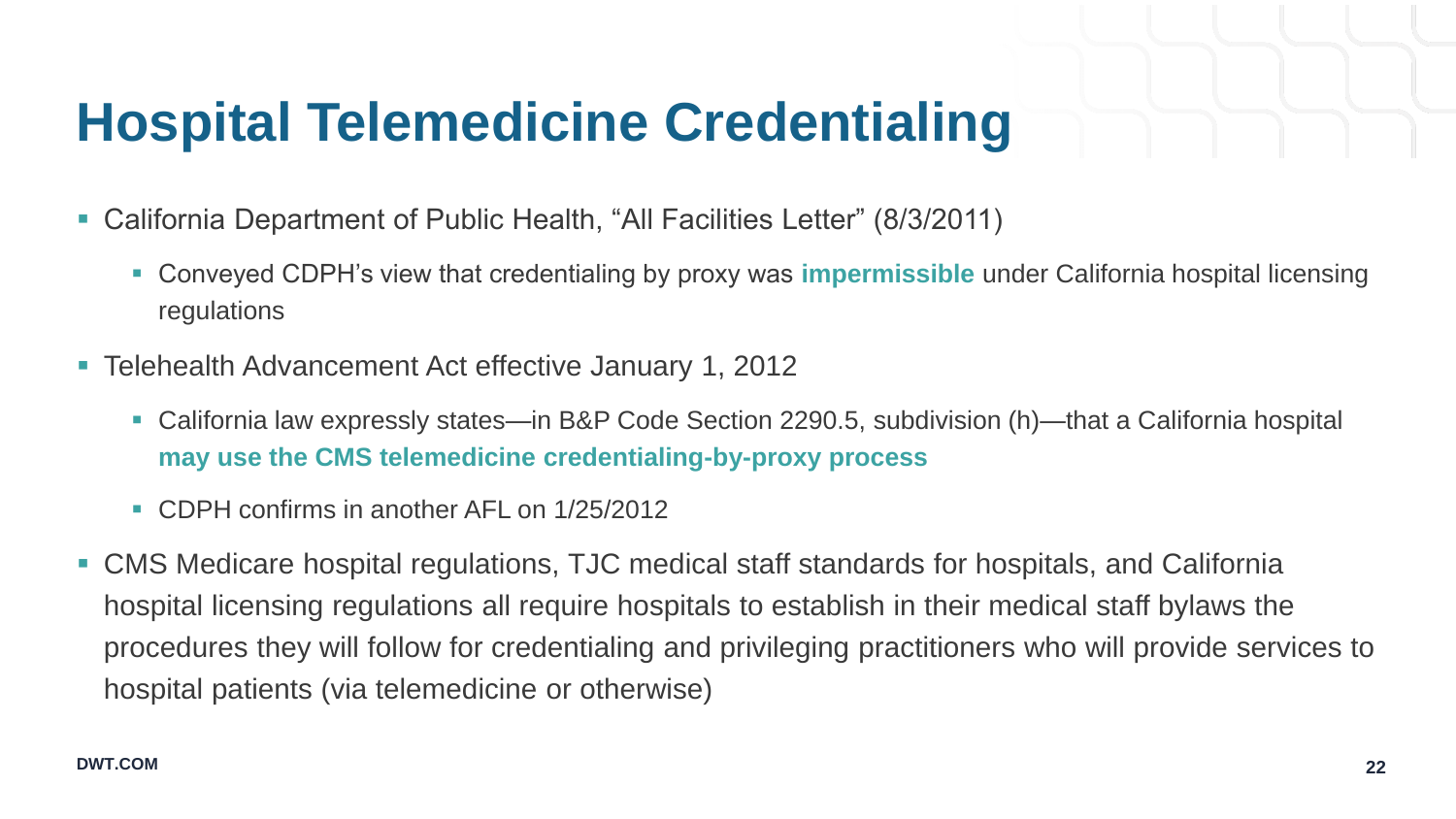- COMMERCIAL HEALTH PLANS (Non-discrimination statutes Ins. Code Sec. 10123.85; Health & Safety Code Sec. 1374.13)
	- **Health plans must reimburse providers for covered services delivered through telehealth on the** same basis and to the same extent that the plan covers the same service on an in-person basis
	- Telehealth services must be reimbursed at the same rate when provided through telehealth or in person
	- Plans not required to pay out-of-network telehealth providers
	- **Exclusive telehealth contracting is not permitted**
	- Copayments, deductibles and co-insurance are permitted but cannot exceed the same charges for the same services when furnished on an in-person basis
	- **Effective date is January 1, 2021**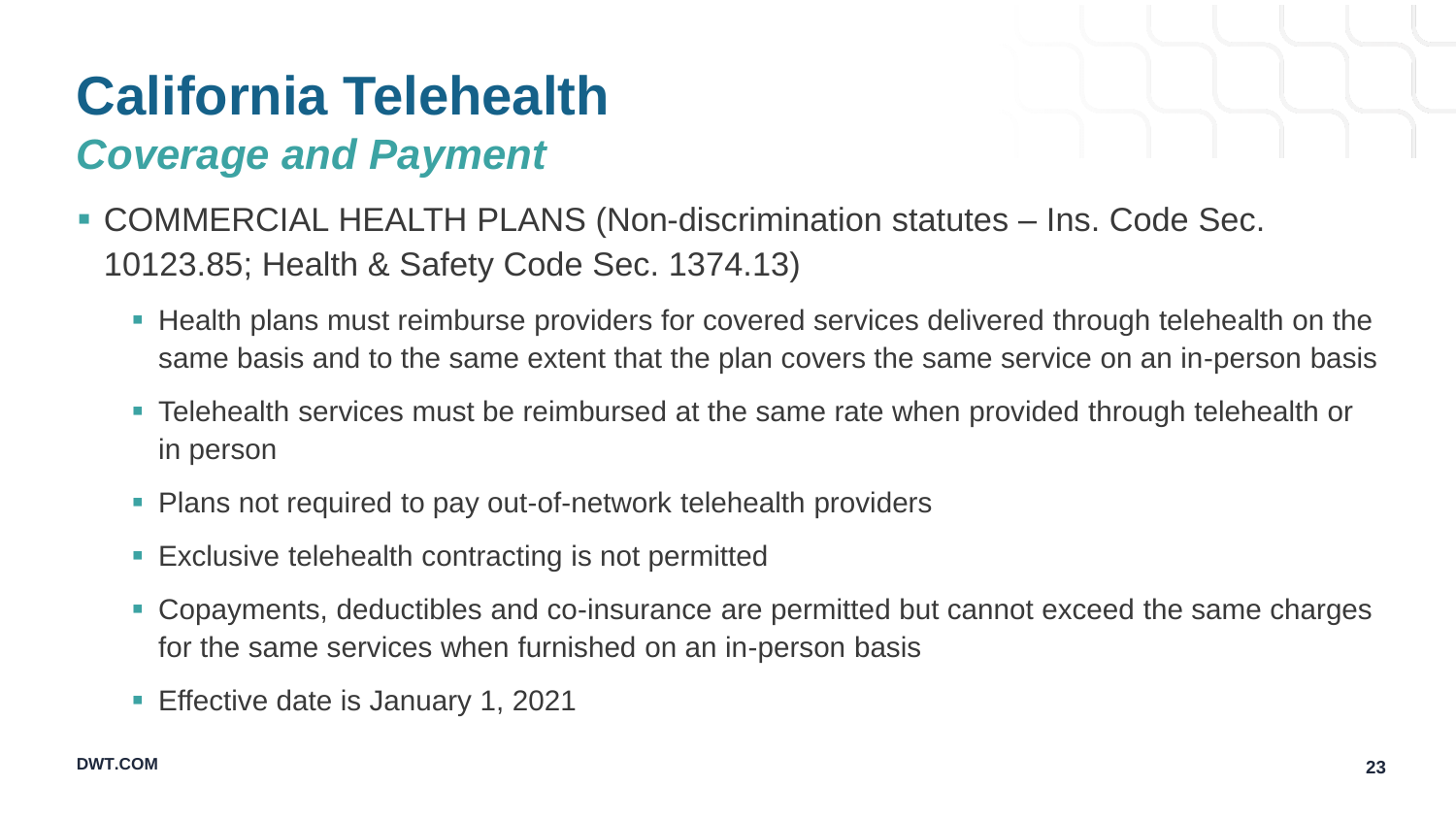### *Coverage and Payment*

### THE MEDI-CAL PROGRAM

- By statute, Department of Health Care Services has broad discretion to set Medi-Cal payment policy for telehealth services.
- Medi-Cal coverage of telehealth has traditionally been more expansive that telehealth benefits available under Medicare.
- Some restrictions and limitations are in place even under Medi-Cal.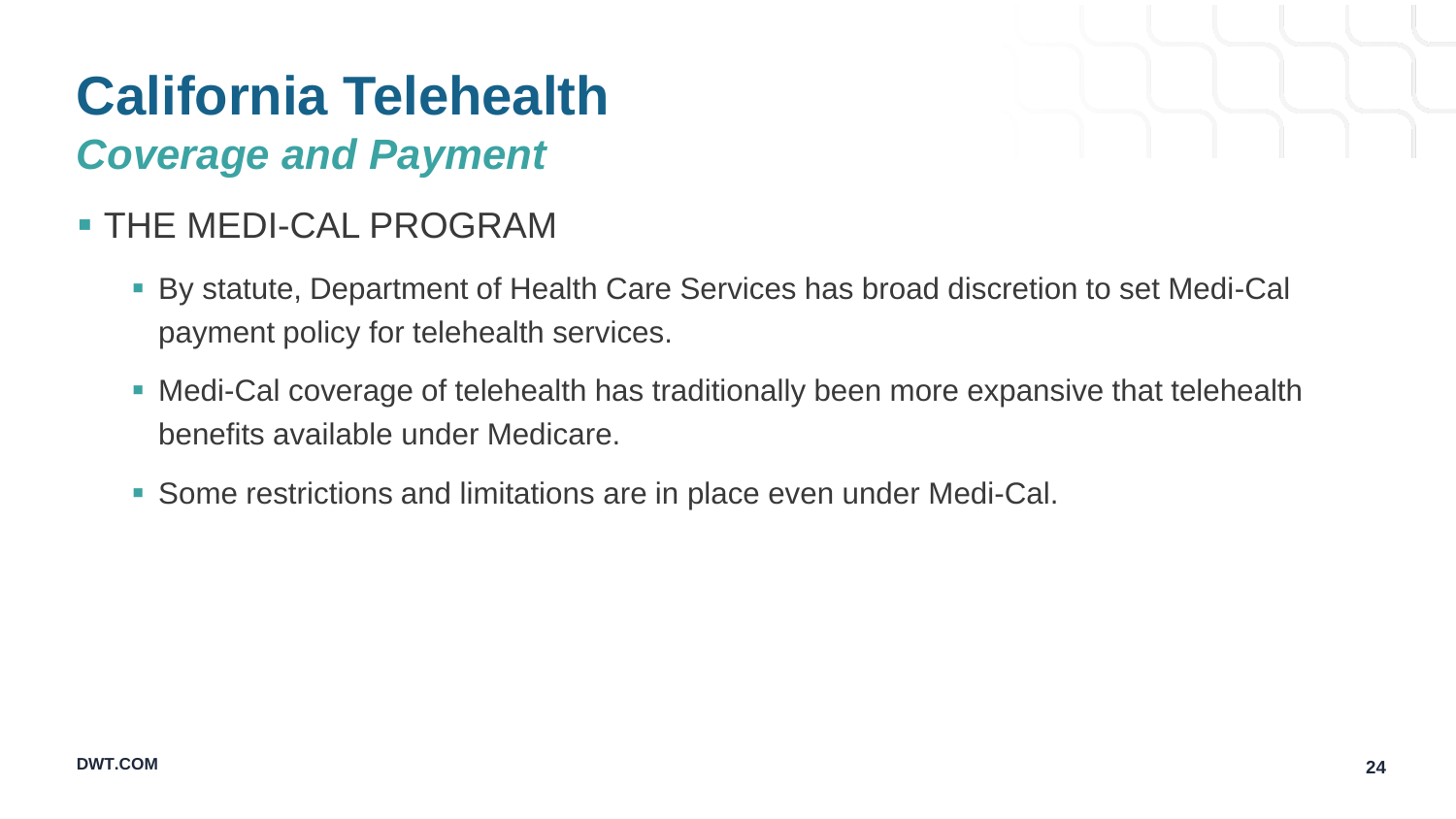- Pre-COVID 19, Medi-Cal effectively covered three different categories of telehealth services:
	- Real-time psychiatric and psychological therapy services;
	- **Real-time evaluation and management services; and**
	- Select, asynchronous ophthalmology and dermatology evaluation and management services.
	- Medi-Cal also pays for transmission costs, the originating site facility fee and interpretation and reports of x-rays and electrocardiograms performed via telehealth.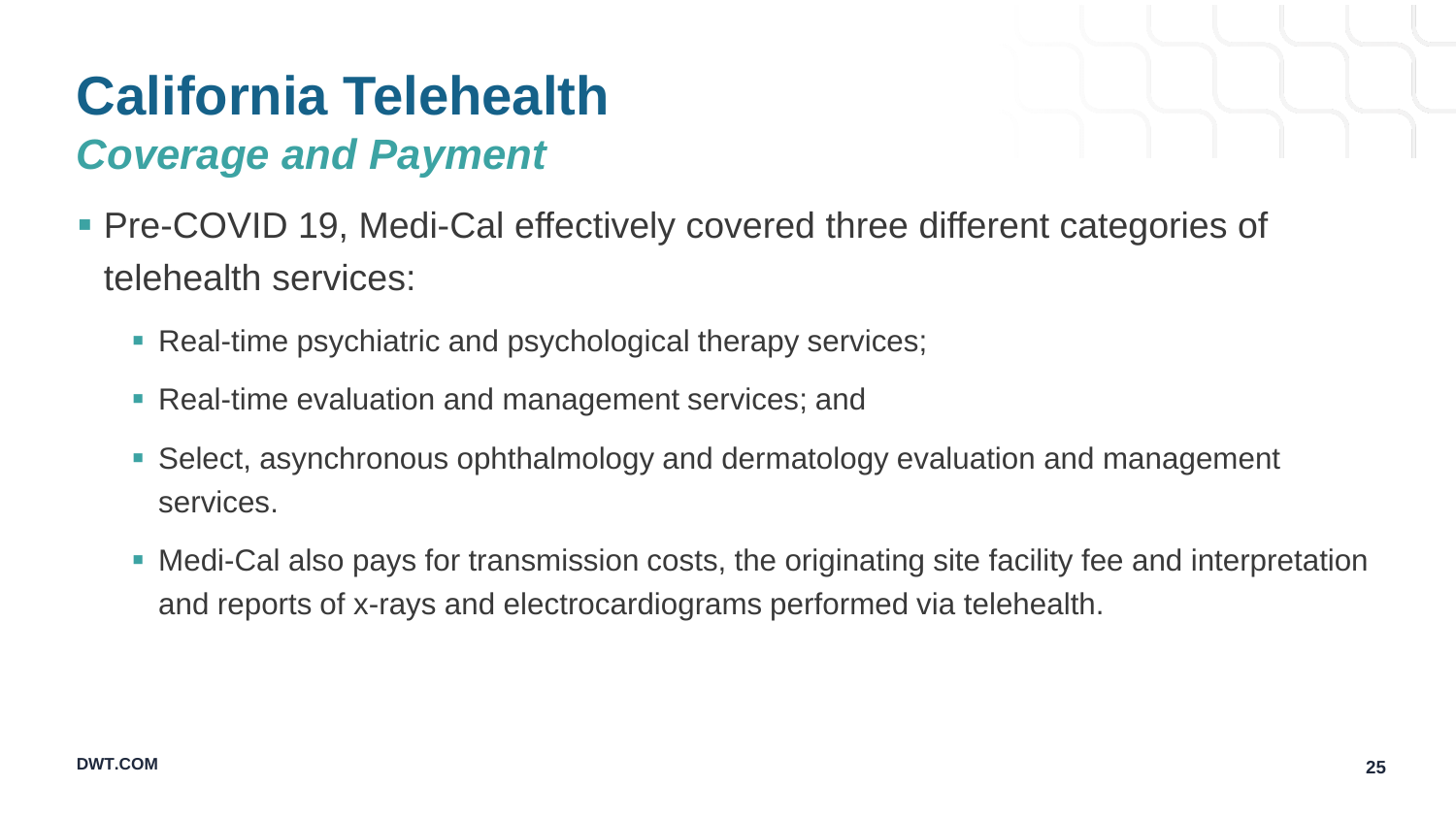- All categories of telehealth services are subject to the same medical necessity test to qualify for Medi-Cal coverage (Medi-Cal Provider Manual – "Medicine: Telehealth):
	- **The treating health care provider at the distant site believes that the benefits or services** being provide are clinically appropriate based upon evidence-based medicine and/or best practices to be delivered via telehealth;
	- The benefits or services delivered via telehealth meet the procedural definition and components of the CPT or HCPCS code(s) as defined by the AMA, associated with the Medi-Cal covered service or benefit, as well as any extended guidelines as described in the Medi-Cal provider manual;
	- The benefits or services provided via telehealth meet all laws regarding confidentiality of health care information and patients right to his or her medical information.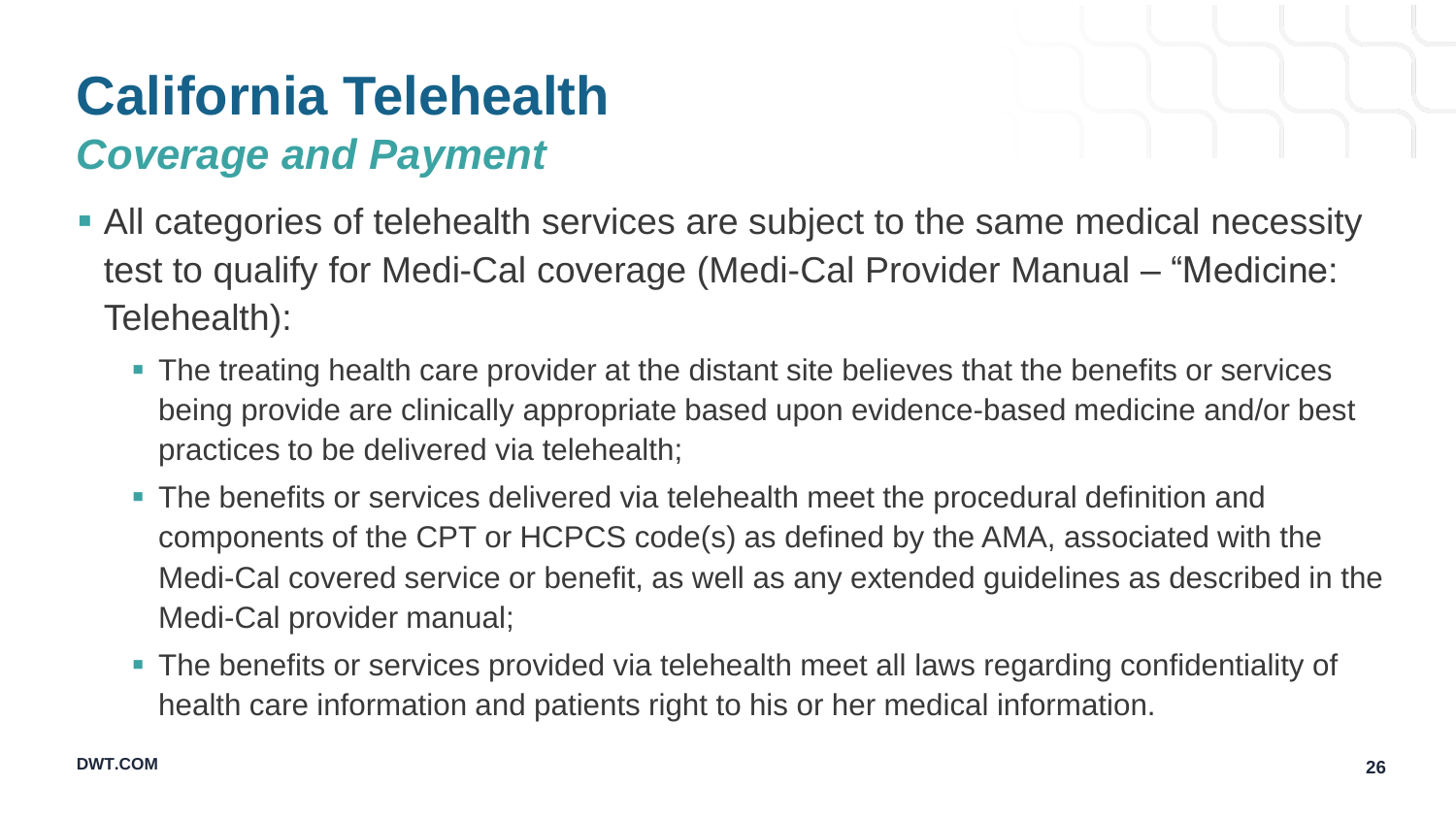- Medi-Cal has heightened consent requirements for psychotherapy delivered via telehealth.
	- Provider must document oral consent from patient to be treated via telehealth in the medical record. For each Medi-Cal reimbursable telehealth service, the patient's record must show that the patient received:
		- A description of the risks, benefits and consequences of telemedicine;
		- An explanation that he/she retains the right to withdraw from receiving treatment via telehealth at any time;
		- An explanation that all the same confidentiality protections apply to telehealth as to in-person services;
		- He/she has a right to access to all transmitted medical information; and
		- The patient's information will not be disseminated without further written consent.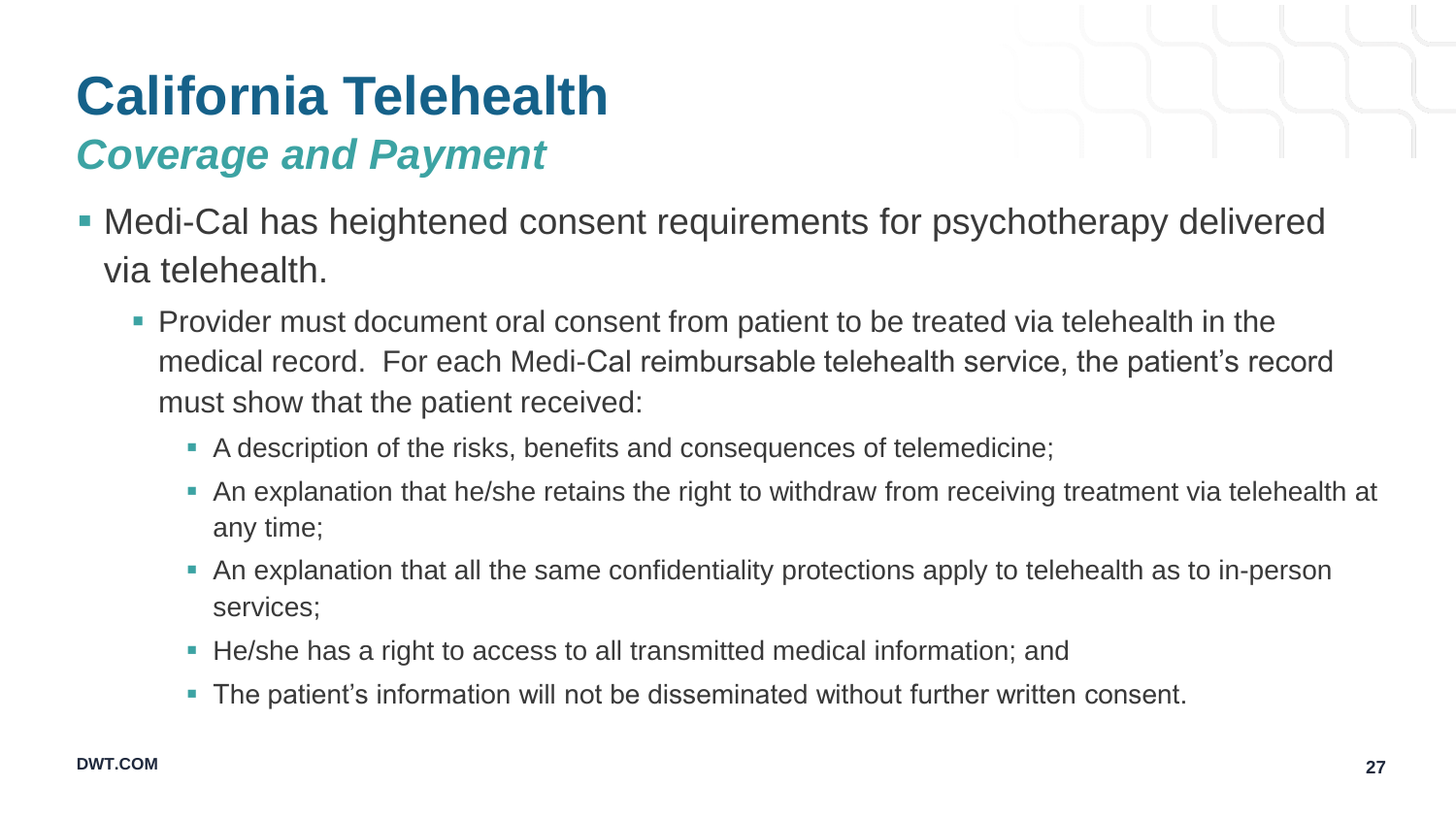### **California Telehealth** *COVID-19 Updates*

- 
- California has not materially changed any policies related to the delivery of and payment for telehealth services in response to the COVID-19 emergency.
	- Both CDPH and DHCS have issued public notices reminding providers that telehealth may be an effective means of treating patients during the pandemic.
	- DHCS has issued special "COVID-19 Guidance for Telehealth and Virtual/Telephonic Communications" – files.medi-cal.gov/pubsdoco/newsroom/newsroom\_30339\_02.asp
		- Guidance does not create any new rules, but effectively provides a "tip-sheet" on application of existing telehealth rules to COVID-19-related services
		- Guidance covers individual practitioners like physicians, as well as FQHCs, RHCs, and Tribal **Clinics**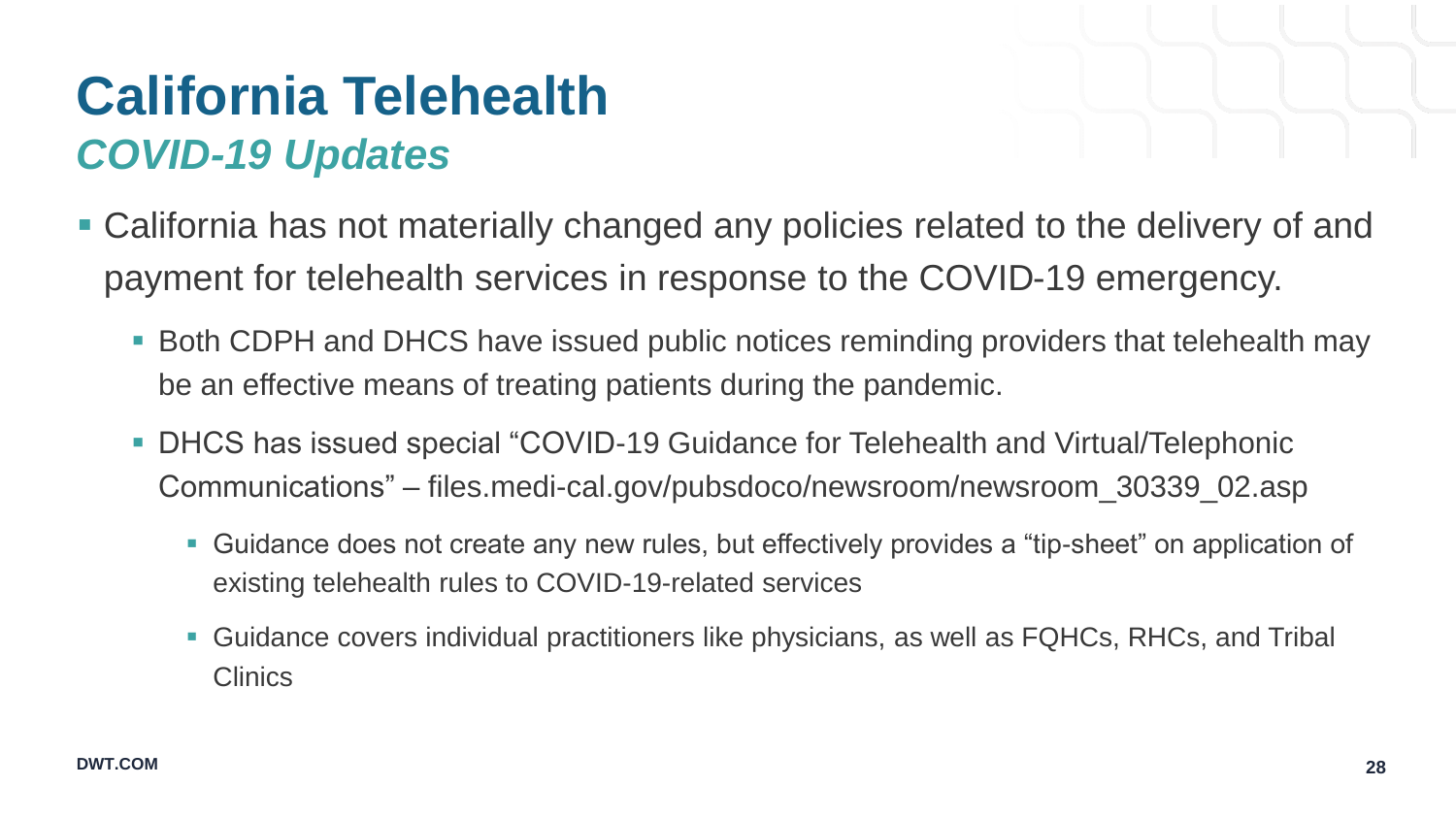### **California Telehealth** *COVID-19 Updates*

- California seeks even greater flexibility with respect to telehealth through a Section 1135 Waiver Request Submitted to CMS. Request includes the following items:
	- Flexibility to allow for virtual/telephonic communication/telehealth modalities for covered State plan benefits, including but not limited to Behavioral Health Treatment, where medically appropriate and feasible;
	- Waiver of face to face encounter requirement for reimbursement in 42 C.F.R. §405.2463(a)(B)(3) and 42 C.F.R. §440.90 (a) for FQHCs, RHCs, and Tribal 638 Clinics to allow for interprofessional consultation reimbursement for e-consult provided by clinic providers for new or established clinic patients;
	- Allow Licensed Practitioners of the Healing Arts to perform all duties of a Medical Director, and allow medical necessity to be determined via telehealth in Crisis Stabilization and Crisis Residential (Specialty MH).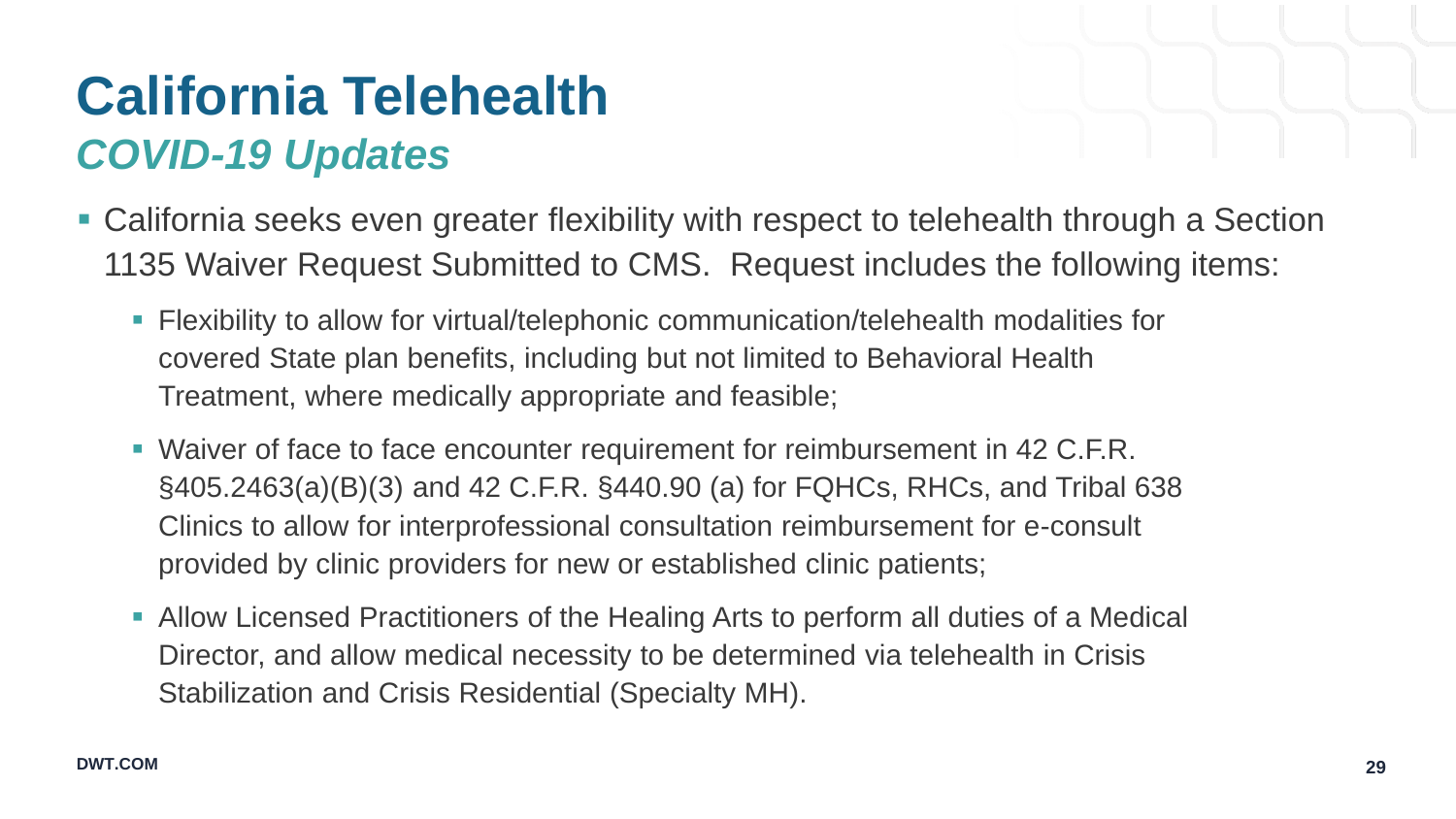### **California Telehealth** *COVID-19 Updates*



- California Section 1135 Waiver Requests continued:
	- Waive State Plan requirements for a "face-to-face contact between the beneficiary and a treatment staff person of the facility on the day of service" for Adult Residential Treatment Services and Crisis Stabilization Residential Treatment and allow that requirement to be fulfilled by telephone or telehealth;
	- Waive provisions in Supplement 3 to Attachment 3.1-B for individual group counseling within the State Plan prohibiting use of telehealth in the Drug MediCal program and allow for group or individual counseling by telehealth. Allow services to be provided through telephone or telehealth anywhere in the community, including clinician-to-clinician telephone or telehealth consultation.
	- CMS approved some components of California's Section 1135 Waiver Request on March 23, 2020, but is still considering the elements of the request related to telehealth.
	- Stay tuned...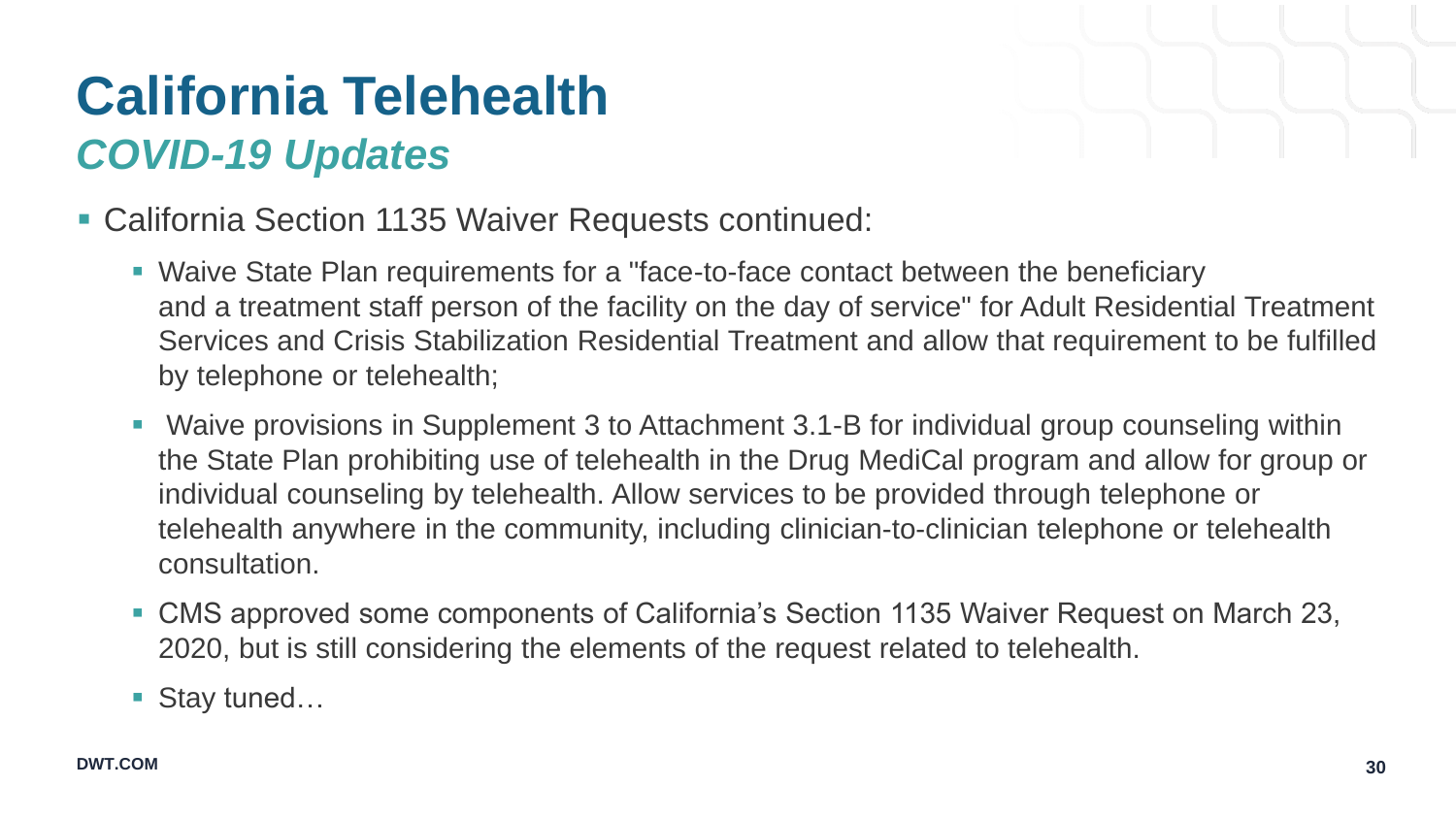**ベベベ メ メ メ メ メ ノ** ハ **××××××××× ××××××××× ×××××××××** ベベベメメメリン



### **Questions?**



**DWT.COM**